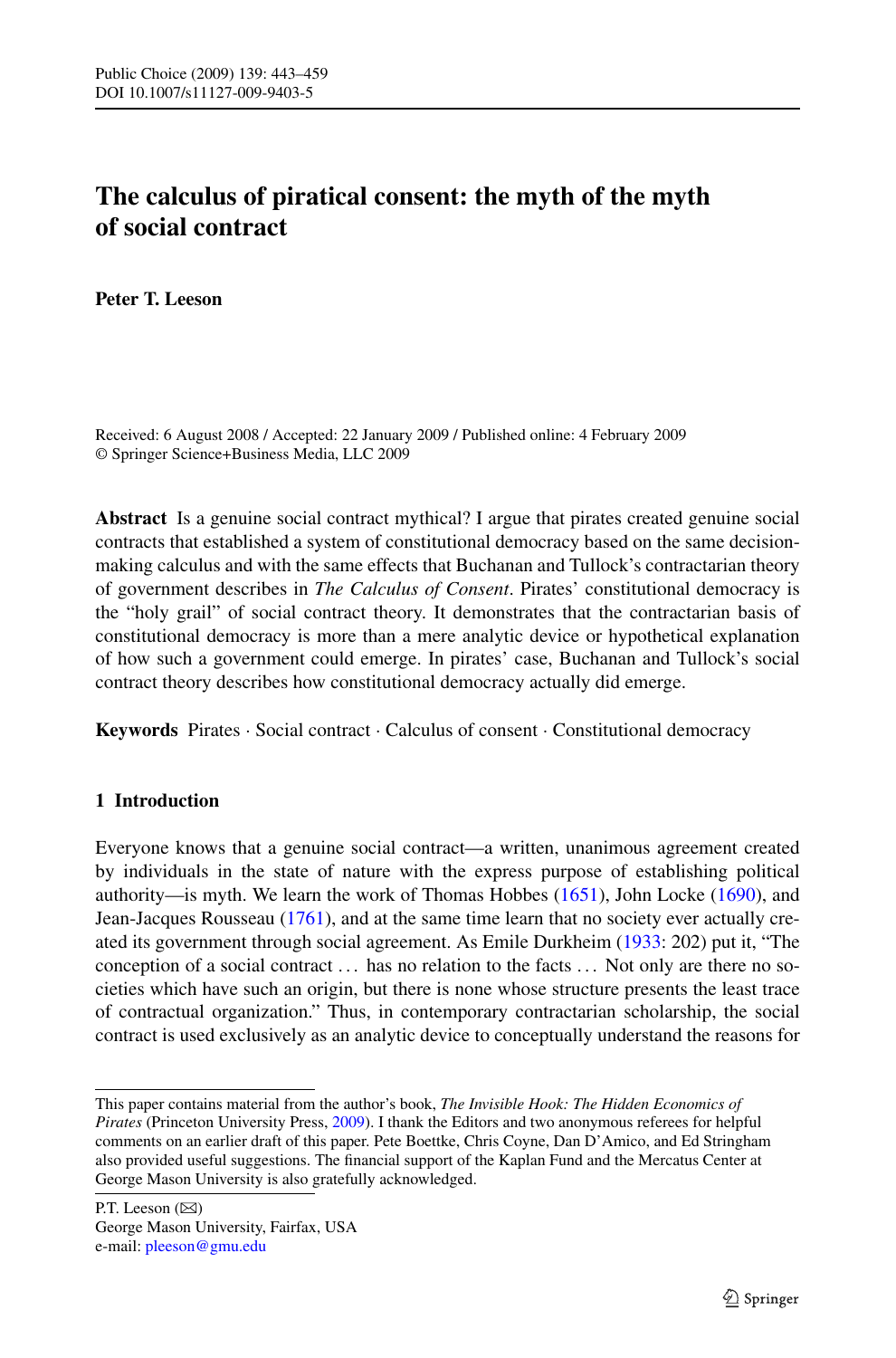government, discuss its substance, and evaluate its legitimacy (see, for instance, Rawls [1971;](#page-15-0) Buchanan and Tullock [1962;](#page-15-0) Buchanan [1975](#page-15-0)). According to William Riker and Itai Sened ([1991:](#page-15-0) 952), for example, "Despite the analytical value of [social contract] theories for the study of the consequences of rights or their normative value to justify enforcement, they are manifestly incorrect as descriptions of events." Since obviously no society ever had one, "Contemporary contractarians do not argue for the historical reality of a primordial social contract" (Heckathorn and Maser [1987:](#page-15-0) 144).

But maybe they should. Consider the following:

- I. *Every Man has a Vote in the Affairs of Moment; has equal Title to the fresh Provisions, or strong Liquors, at any Time seized, and may use them at Pleasure, unless a Scarcity make it necessary, for the Good of all, to vote a Retrenchment.*
- II. *Every Man to be called fairly in Turn, by List, on board of Prizes, because, (over and above their proper Share) they were on these Occasions allowed a Shift of Cloaths: But if they defrauded the Company to the Value of a Dollar, in Plate, Jewels, or Money, Marooning was their Punishment. If the Robbery was only betwixt one another, they contented themselves with slitting the Ears and Nose of him that was Guilty, and set him on Shore, not in an uninhabited Place, but somewhere, where he was sure to encounter Hardships.*
- III. *No person to Game at Cards or Dice for Money.*
- IV. *The Lights and Candles to be put out at eight a-Clock at Night: If any of the Crew, after that Hour, still remained enclined for Drinking, they were to do it on the open Deck.*
- V. *To keep their Piece, Pistols, and Cutlash clean, and fit for Service.*
- VI. *No Boy or Woman to be allowed amongst them. If any Man were found seducing any of the latter Sex, and carry'd her to Sea, disguised, he was to suffer Death.*
- VII. *To Desert the Ship, or their Quarters in Battle, was punished with Death or Marooning.*
- VIII. *No striking one another on board, but every Man's Quarrels to be ended on Shore, at Sword and Pistol.*
	- IX. *No Man to talk of breaking up their Way of Living, till each shared a 1000 l. If in order to this, any Man should lose a Limb, or become a Cripple in their Service, he was to have 800 Dollars, out of the public Stock, and for lesser Hurts, proportionately.*
	- X. *The Captain and Quarter-Master to receive two Shares of a Prize; the Master, Boatswain, and Gunner, one Share and a half, and other Officers one and a Quarter*.
	- XI. *The Musicians to have Rest on the Sabbath Day, but the other six Days and Nights, none without special Favour*.

This is an actual written agreement, consented to by every member of the society it governed. The members of this society existed in a genuine state of nature before the agreement, which they explicitly created to exit the Hobbesian Jungle, establish political authority, and facilitate social cooperation. "[F]inding hitherto they had been but as a Rope of Sand, they formed [this] set of Articles, to be signed and sworn to, for the better Conservation of their Society, and doing Justice to one another" (Johnson [1726–1728](#page-15-0): 210–212). This is a genuine social contract; its creators were early 18<sup>th</sup>-century pirates who lived and worked under the democratically established political leadership of Captain Bartholomew Roberts.

To count as a genuine social contract, a contract must satisfy three criteria: 1. It must be a written agreement between society's members explicitly for the purpose of establishing political authority to facilitate social cooperation. A contract between parties for the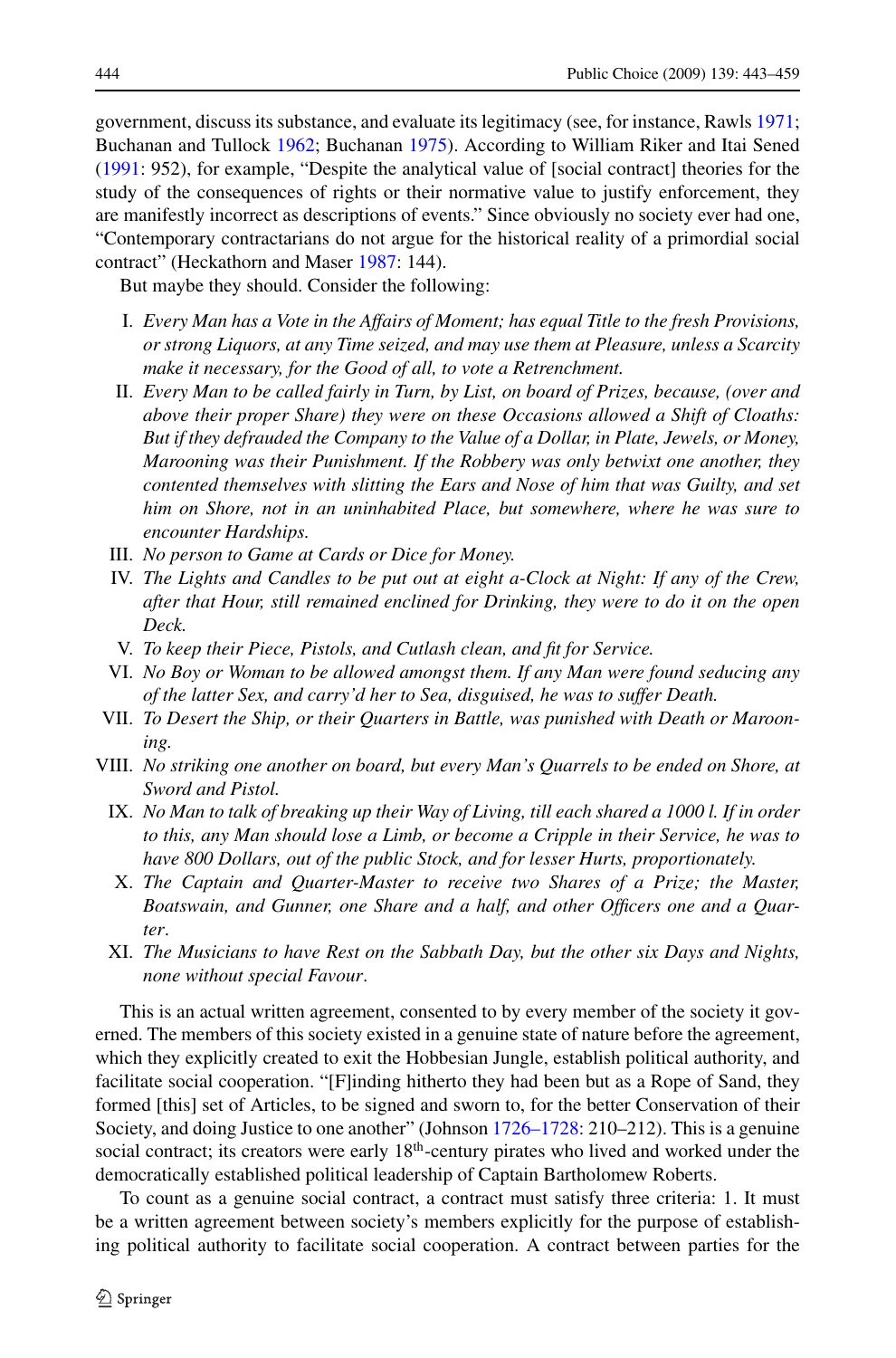exchange of shoe leather, for instance, is a contract, but is not a *social* contract because its purpose isn't to create government. 2. It must bring the contracting members of society out of a state of nature—a situation in which there exists no political authority they can appeal to—to prevent conflict and facilitate social cooperation. If individuals create an agreement that is both recognized and enforceable by an existing government, we have a contract, but not a social contract. 3. Every member of society the contract covers must voluntarily enter into and agree to be bound by this contract. That is, society's members must explicitly and unanimously consent to the contract. Anything short of unanimous consent means the social contract is not in fact a genuine contract—the product of voluntary agreement. Alleged products of "conceptual unanimity," "tacit consent," and so forth, which contractarians often invoke to skirt the logistical difficulties involved with, or historical absence of, fully and explicitly consensual social agreements therefore do not count.<sup>1</sup> The United States Constitution, for instance, which some individuals signed and explicitly consented to, but most individuals did not—and certainly none who are alive today—does not constitute a genuine social contract.<sup>2</sup> If it did, we would not say that a genuine, historical social contract is myth. Note that requiring the explicit consent of every member of society *to whom a social contract will apply* to qualify it as genuine and legitimate is not the same as requiring the consent of every person to whom the contract might or could apply. As Rousseau ([1761:](#page-16-0) Book IV, Chap. ii) put it, "If ... there are opponents when the social compact is made, their opposition does not invalidate the contract, but merely prevents them from being included in it. They are foreigners among citizens." Non-signers aren't bound by the social contract; but neither may they enjoy its benefits. A contract that satisfies all three of these criteria is a social contract in the strictest sense. It is this social contract that supposedly never founded any society's government.

This paper argues that the myth of social contract is a myth. Early 18<sup>th</sup>-century pirate societies founded government through written, unanimous social contracts, such as the one recounted above, which they created in a state of nature expressly for the purpose of establishing political authority. Pirates' social contracts created a system of constitutional democracy based on the same decision-making calculus and with the same effects that James Buchanan and Gordon Tullock's ([1962\)](#page-15-0) contractarian theory of government describes in *The Calculus of Consent*. Pirates' constitutional democracy is the "holy grail" of social contract theory. It demonstrates that the contractarian basis of constitutional democracy is more than a mere analytic device or hypothetical explanation of how such a government could emerge. At least in the case of some pirates, Buchanan and Tullock's social contract theory describes how constitutional democracy actually did emerge.<sup>3</sup>

In fact, as I discuss below, in one very important sense, pirates' social contracts were "more genuine" that those forged in Buchanan and Tullock's theoretical world. As noted

<sup>&</sup>lt;sup>1</sup>On the centrality of unanimity to the contractarian approach, see Vanberg [\(1994](#page-16-0), [2005](#page-16-0)).

<sup>2</sup>Rhode Island did not even send a delegate to the Constitutional Convention.

 $3$ In Buchanan and Tullock [\(1962](#page-15-0)) individuals are assumed to negotiate the social contract behind a "veil of uncertainty" (similar to John Rawls' [\(1971](#page-15-0)) "veil of ignorance") where they do not know what their position will be vis-à-vis others in the post-constitutional stage and therefore bargain from equal positions of power. In his follow-up work, *The Limits of Liberty*, Buchanan ([1975\)](#page-15-0) relaxes this assumption and allows individuals to negotiate the social contract from positions of unequal bargaining power. For my analysis this distinction is unimportant. My analysis is not concerned with *where* along the contract curve in the "political gains from exchange" Edgeworth box parties actually end up (which is influenced by whether we assume a "veil of uncertainty" or not). Rather, my interest, central to both Buchanan and Tullock ([1962\)](#page-15-0) and Buchanan ([1975\)](#page-15-0), is the *existence* of a contract curve representing the set of Pareto optimal "political exchanges" that can be made from the state of nature for pirates, and *whether*/*how* pirates were able to realize the mutual gains from such an exchange and arrive at a point on this contract curve if one in fact existed.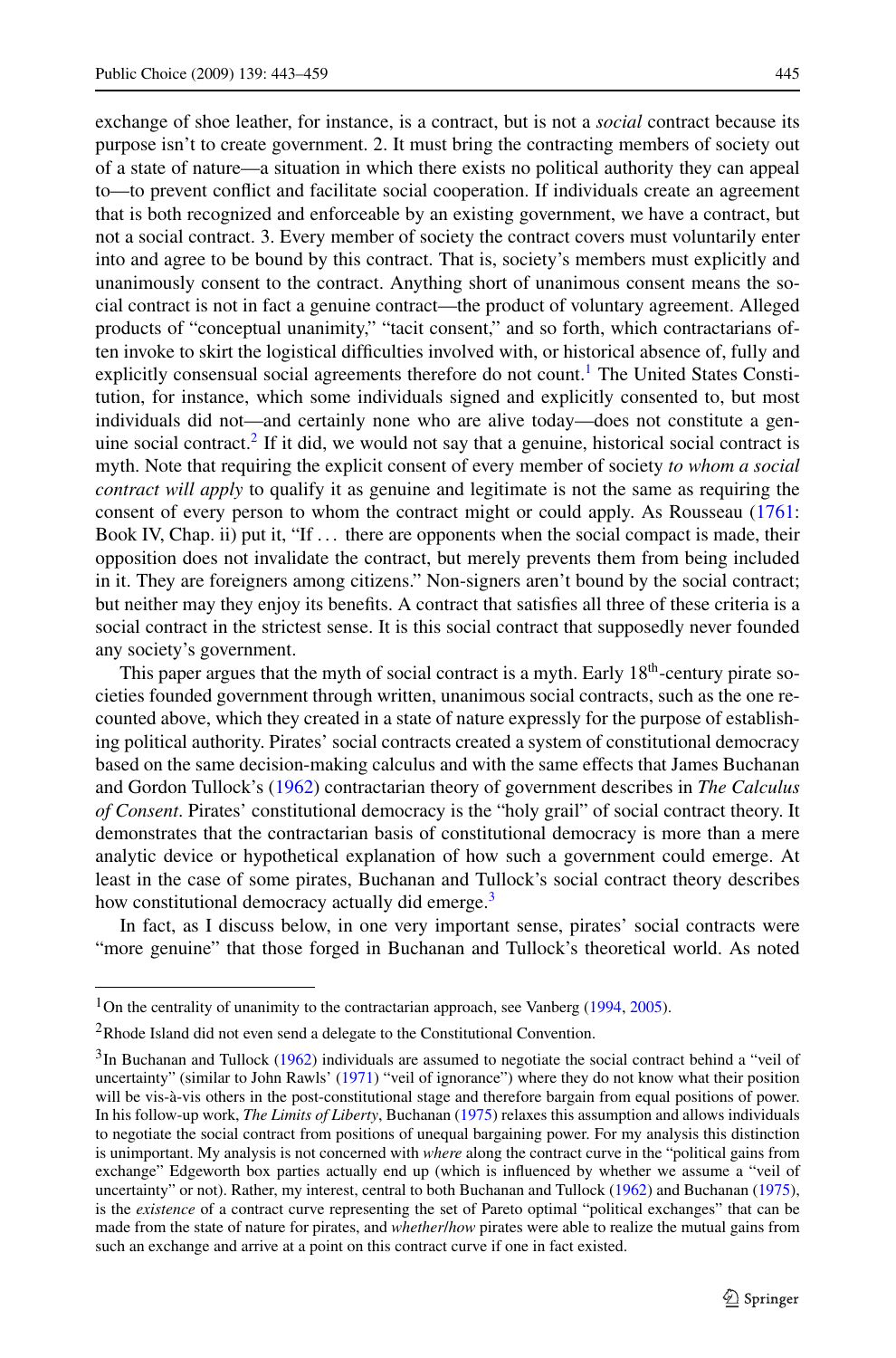above, a true social contract must be consented to unanimously by the individuals it governs. However, to avoid difficulties with the unanimity principle in practice, *The Calculus of Consent* ultimately abandons this principle and invokes the notion of "conceptual unanimity"—which, despite its name, involves less than unanimity—instead. The difficulty, of course, is that without actual unanimity we no longer have the calculus of *consent*; we have the calculus of *compulsion*. The foundation of government then becomes something akin to McGuire and Olson's ([1996\)](#page-15-0) "stationary bandit" model, which is quite the opposite of the contractarian foundation Buchanan and Tullock want to advance.

Economist Murray Rothbard [\(1997](#page-16-0)), and before him the great  $19<sup>th</sup>$ -century legal theorist Lysander Spooner [\(1870](#page-16-0)), emphasized the centrality of actual unanimity to the legitimacy and genuineness of a literal social *contract*. What distinguishes a contractual relationship from a coercive, and thus criminal, one is that only the former involves the voluntary consent of all those to whom the terms of the relationship apply. Without such consent the relationship is involuntary for at least one person and thus cannot meaningfully be considered contractual. Rothbard [\(1997](#page-16-0)), Yeager ([1985,](#page-16-0) [1994\)](#page-16-0), and Block and DiLorenzo [\(2000](#page-15-0)) thus rightly criticize Buchanan and Tullock ([1962\)](#page-15-0) for invoking "conceptual unanimity" in developing their theory of constitutional democracy's emergence.

But in criticizing Buchanan and Tullock on this count, we mustn't throw the baby out with the bath water. The unfortunate substitution of "conceptual unanimity" for actual unanimity in their framework doesn't mean their account isn't without great value and tremendous insight. In particular, the specific reasons individuals in the state of nature may seek to forge an agreement to bring them out of that state, which Buchanan and Tullock identify, as well as the necessity of balancing what Buchanan and Tullock call the "total interdependence costs" of social decision making and identifying how particular factors influence this process for particular kinds of social decisions, provide invaluable insight into the economics of social contract creation. What's more, these critical insights stem from Buchanan and Tullock's particular contractarian approach and remain valid despite their important misstep when it comes to substituting "conceptual unanimity" for the genuine variety.

In short, the criticism of Buchanan and Tullock's contractarian theory of social order explicit in Rothbard ([1997\)](#page-16-0) and others, and implicit in Spooner [\(1870](#page-16-0)), who wrote long before Buchanan and Tullock put pen to paper, can be correct without invalidating, or minimizing the importance of, Buchanan and Tullock's insights stemming from this theory. As my analysis discusses, these insights, for example, are crucial for understanding the emergence of pirate societies' social order—a social order that, as I consider below, was for many pirate societies based on genuine unanimity and therefore literal social contract. Thus Buchanan and Tullock's contractarian theory of governance in *The Calculus of Consent* proves its importance for illuminating genuine social contracts rooted in actual unanimity, even though, as Rothbard ([1997\)](#page-16-0) and others correctly point out, they develop their theory in the context of illegitimate, or rather "non-contractual," "social contracts" rooted in conceptual (and thus less than) unanimity.

To examine the calculus of piratical consent my investigation draws on the most important primary source historical documents relating to pirates. The first of these is Captain Charles Johnson's *General History of the Pyrates* ([1726–1728](#page-15-0)), which contains reports on a number of history's most famous pirates related by a pirate contemporary.<sup>4</sup> I also consider

<sup>4&</sup>quot;Captain Johnson" is a pen name used by the author of *A General History of the Pyrates*. His true identity remains unknown. In 1932 John R. Moore claimed Johnson was in fact Daniel Defoe. In the late 1980s, however, this view was overturned (see, Furbank and Owens [1988](#page-15-0)) and today many pirate historians do not believe Defoe is the author of this important book (see for instance, Cordingly [2006](#page-15-0); Rediker [2004](#page-15-0); Woodard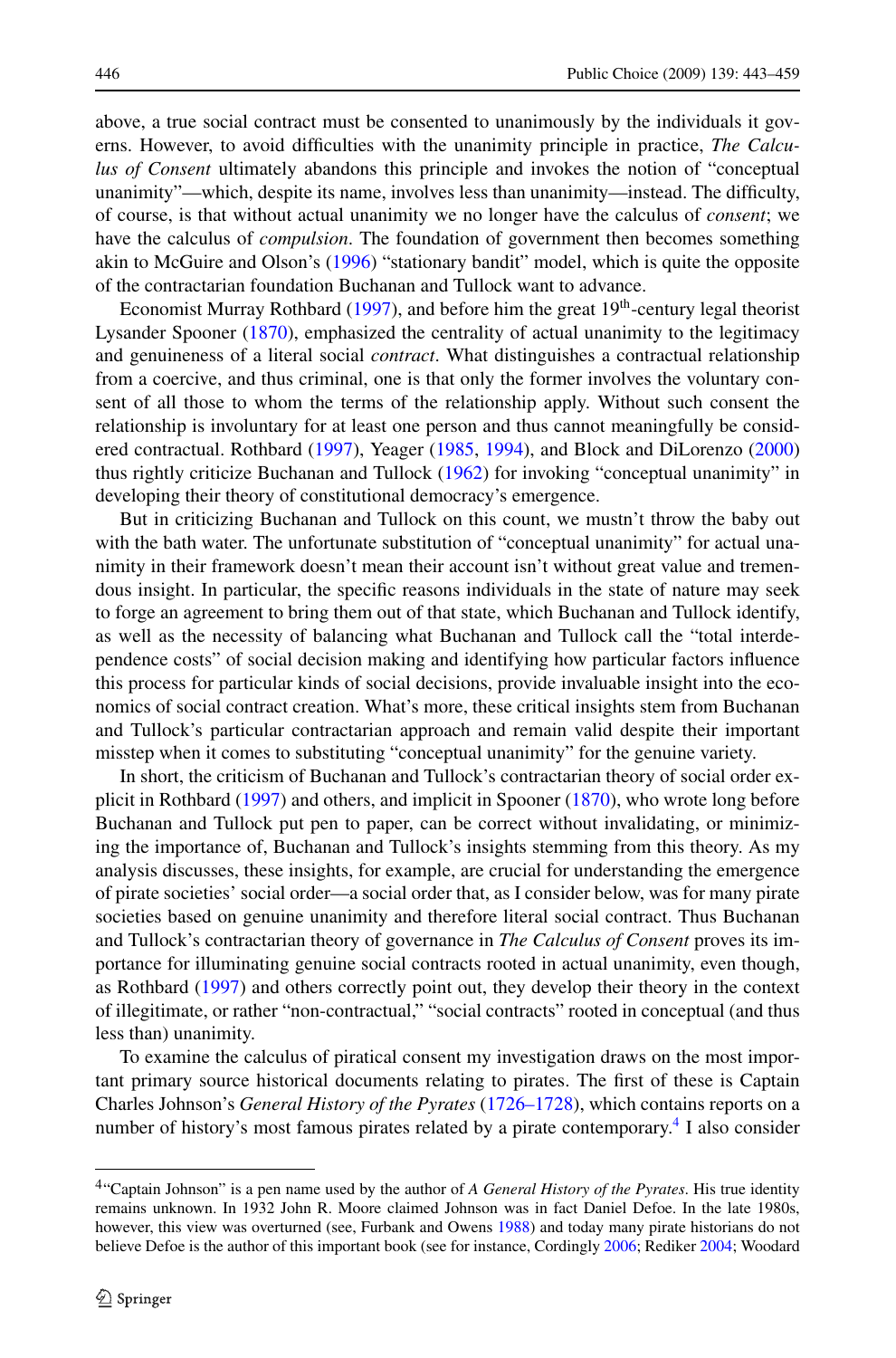Alexander Exquemelin's [\(1678](#page-15-0)) invaluable account of those  $17<sup>th</sup>$ -century proto-pirates the buccaneers.<sup>5</sup> Exquemelin was himself a buccaneer and provides a detailed firsthand account of their social contracts. In addition to these sources I draw on court records from pirate trials, 18th-century newspaper accounts of pirates, archival records from the High Court of Admiralty (HCA) papers relating to piracy, and the writings of pirate prisoners, such as William Snelgrave ([1734\[1971\]](#page-16-0)), which shed light on the pirates' system of constitutional democracy.<sup>6</sup>

### **2 The reason of pirate rules**

According to Buchanan and Tullock ([1962\)](#page-15-0), and later Buchanan [\(1975](#page-15-0)), there are three primary reasons society's members will establish government contractually: 1. to protect themselves against violent encroachments by other members of society (the "protective state"); 2. to prevent negative externalities and produce "public goods" (besides protection), which a central authority can more efficiently provide than individual action (the "productive state"); and 3. to check rulers endowed with the authority to provide protection and produce public goods from using this authority for predatory purposes (to check the "predatory state").

Although pirates were criminals, they had the same need for peace, public goods, and constraints on authorities' power as legitimate societies do. The reason for this is simple enough. Pirates lived and worked together in societies that required their members' coopera-tion for individuals to achieve their goal: profit through coordinated plunder (Leeson [2008a](#page-15-0)). To successfully plunder merchant ships, individual pirates had to coordinate the activities of their ship's crews. The typical pirate crew was between 80 and 250 sailors strong; though several crews were larger than this and a few were smaller (Rediker [1987](#page-15-0); Cordingly [2006;](#page-15-0) Leeson [2007\)](#page-15-0). Pirate ships carried such large crews to maximize plunder potential. An average 200-ton merchant ship in the early 18<sup>th</sup> century carried fewer than 20 men (Rediker [1987\)](#page-15-0). With four times as many on board, the average pirate ship was well positioned to operate the many more guns it carried and to overwhelm most merchant ships by boarding if needed.

No pirate ships carried only a single sailor. A one-man pirate "crew" wouldn't have been large enough to sail a small ship, let alone overtake prey. Piracy, then, was necessarily a cooperative enterprise involving dozens, and in some cases hundreds, of individual sailors. The men who composed a pirate crew made up pirates' "floating societies." They lived and worked together for long periods of time at sea. Pirates had some land bases, such as the one at New Providence that Woodes Rogers went to squelch in 1718, to which they retired between marauding expeditions. But they spent most of their time—and certainly their most

[<sup>2007;</sup>](#page-16-0) for the opposing view see, Rogozinski [2000](#page-15-0)). Whatever Johnson's true identity, it is agreed that he "had extensive first-hand knowledge of piracy" (Konstam [2007:](#page-15-0) 12). While it is acknowledged that Johnson's work contains some errors and apocryphal accounts (such as the community of Libertalia), "Johnson is widely regarded as a highly reliable source for factual information" on pirates (Rediker [2004](#page-15-0): 180) and remains a definitive source historians rely on in constructing their accounts of late 17<sup>th</sup>- and early 18<sup>th</sup>-century piracy. As eminent pirate historian David Cordingly put it, this book "is the prime source for the lives of many pirates of what is often called the Golden Age of Piracy" [\(2006](#page-15-0): xx).

<sup>5</sup>Buccaneers differ from 'pure' pirates in that they sometimes, though not always, plundered ships with government sanction. Buccaneers are late 17<sup>th</sup>-century predecessors of the total outlaw pirates of the early 18<sup>th</sup> century, which this paper is primarily concerned with. I discuss buccaneers when and where their influence on and connection to pure pirates' social contracts is important.

 $6$ Unless otherwise noted, all newspaper accounts are reprinted in Baer [\(2007](#page-15-0): vol. 1).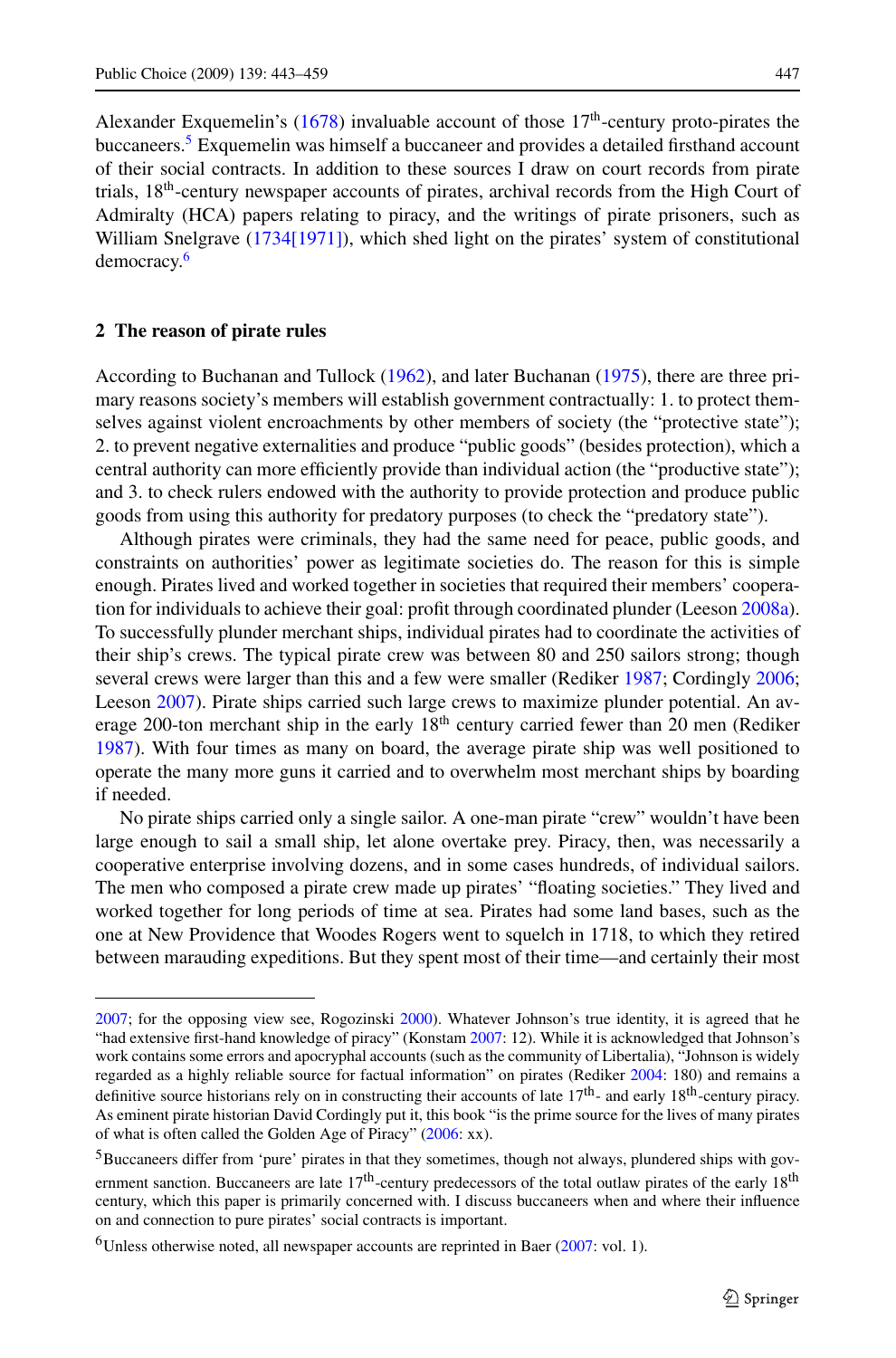important time—in close quarters among fellow rogues on their ships prowling the ocean. Pirate contemporary and chronicler Captain Charles Johnson called the community of pi-rates "that abominable Society" ([1726–1728:](#page-15-0) 114). He may have been right; but it was a society nonetheless and thus, to be successful, required a social contract that could satisfy the three features Buchanan and Tullock [\(1962](#page-15-0)) identified.

# 2.1 Piratical demand for the "protective state"

Pirates were outlaws. Government branded them *hostes humani generis*—enemies of all mankind—and denied pirates the protections and rights enjoyed by "legitimate" citizens. As one British colonial official put it, a pirate "can claim the Protection of no Prince, the privilege of no Country, the benefit of no Law; He is denied common humanity, and the very rights of Nature, with whom no Faith, Promise nor Oath is to be observed, nor is he to be otherwise dealt with, than a wild  $\&$  savage Beast, which every Man may lawfully destroy" (The trials of eight persons indited for piracy  $&c$  ... [1718](#page-16-0), p. 6). Pirates, then, couldn't appeal to any political authority to protect them, let alone protect them against one another. As a result, they existed in a genuine state of nature vis-à-vis one another. And yet, pirates' need for "protective state" functions was at least as pronounced, and probably more so, than legitimate citizens' need for such functions. After all, pirates were criminals, and violent thieving criminals at that. Between pirates and legitimate citizens, then, pirates' dispositions were more demanding of rules and regulations for creating peace and cooperation than were those of generally more peaceable and honest "regular" citizens.

To band together for coordinated plunder successfully, pirates needed to ensure violence, theft, and other kinds of inter-crew conflict would not destroy their ability to cooperate. If pirates' plunderous dispositions extended to their interactions with one another, they could not realize the benefits of mutual cooperation and their society would fall apart. The need for a piratical "disarmament contract" was further heightened by the fact that pirates' social environment—ships—were especially sensitive to many kinds of potential inter-crewmember conflict. Like all early  $18<sup>th</sup>$ -century sea vessels, pirate ships were built of wood (the hull) and cloth (the sails). A violent dispute between two pirates that ended in clashing cutlasses or gunfire therefore threatened to damage the ship by puncture or fire. There was also little room for crewmembers not involved in such conflict to take cover if a violent brawl broke out between others. In these ways conflict in pirate society tended to generate more significant negative externalities than inter-personal conflict in other societies externalities sufficient to quite literally tear pirate society apart if they couldn't be controlled.

## 2.2 Piratical demand for the "productive state"

The negative externalities generated by violent conflicts between pirate crewmembers weren't the only negative externalities that threatened to undo pirate society, however. The tight and cramped nature of life at sea made several behaviors that would not generate negative externalities under "normal" circumstances prone to producing negative spillovers for others on pirate ships. In landed societies, where there is much more room, the drinking habits of others inside their homes, for example, do not impose significant costs on those who live near them. For the most part, the costs of, say, a neighbor's drunken stupor, are contained within the walls of his home. But on a pirate ship things could be different. All members of a pirate crew lived in the same house, so to speak. A pirate's drunken stupor, then, could interfere with others, for instance those who were trying to sleep. Other kinds of negative externalities on pirate ships could destroy the vessel. For example, if a pirate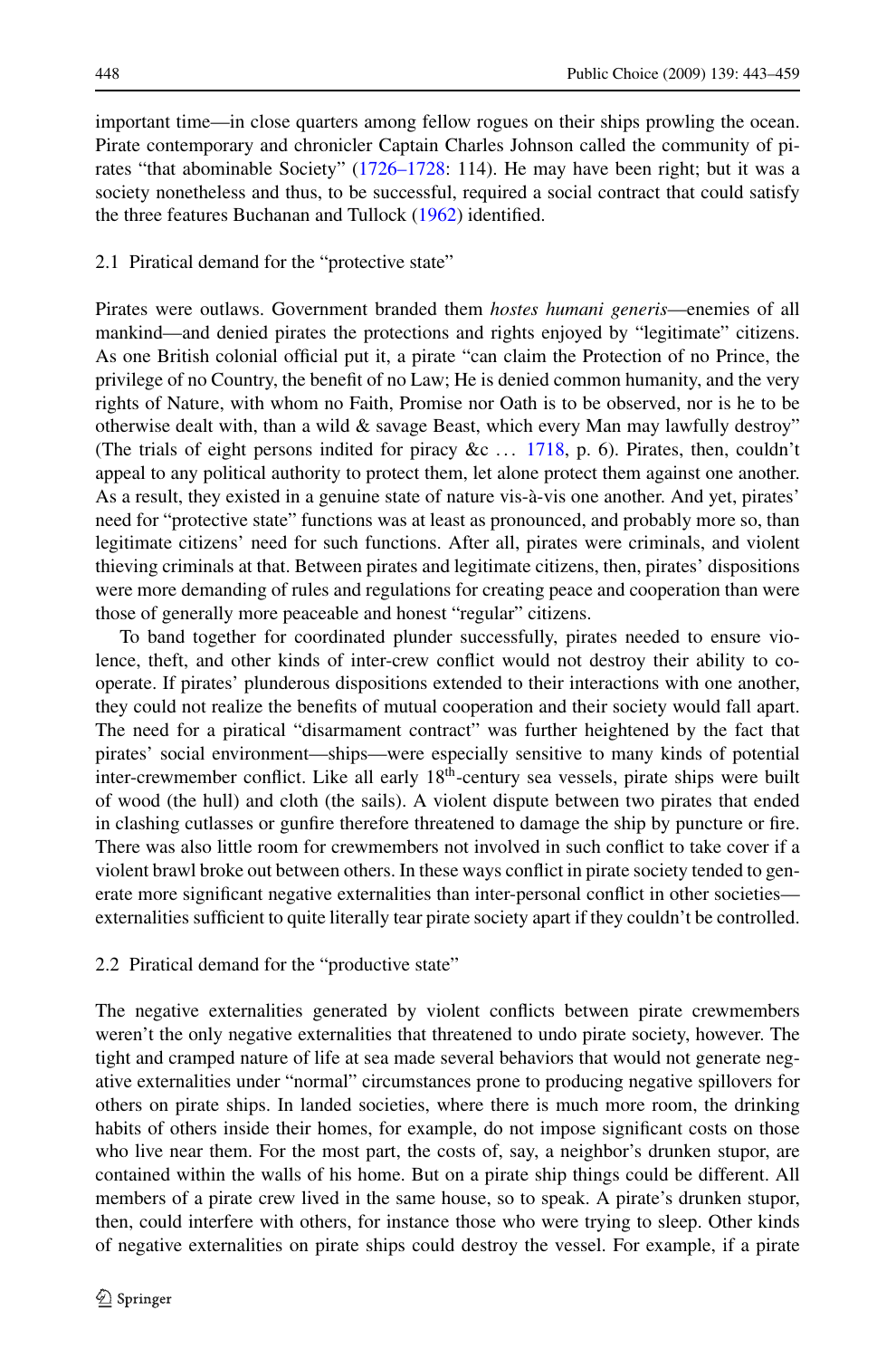smoker dumped his pipe carelessly on the ship, it could ignite the large quantity of gunpowder the vessel was carrying, blowing the crew to pieces.

Closely related to the importance of preventing negative externalities in pirate society was the importance of providing for piratical public goods. Specifically, pirates needed to provide for full pirate crew effort. The reason full crew effort was a public good is straightforward. Under the pirates' default compensation scheme, ordinary crewmembers shared the benefits of successful plunder equally. These benefits were largely non-excludable. With somewhat unlikely exceptions, it was not possible for pirates engaged in a violent deck fight with target merchant sailors, for example, to monitor their comrades' effort. If shirking was egregious this might be possible. But staying back a bit in a fight, or avoiding more difficult adversaries if it came to clashing cutlasses, would not have been easy to detect, especially when the other crewmembers were preoccupied with avoiding their victims' swords themselves. Since a pirate crew's success did not critically hinge on the full effort of any individual pirate, a pirate who exerted less than full effort incurred no cost of shirking in a fight. On the other hand, if he exerted full effort, he put himself at a greater risk of being injured—a cost that was borne more-or-less privately. These factors gave crewmembers an incentive to exert less than full effort. But of course, if every pirate shirked in battle, the crew would be unlikely to succeed, leading to less or no plunder for everyone. To prevent this situation from undermining their criminal enterprise, pirates therefore needed some way to provide for this public good and prevent pirate free riding.

#### 2.3 Piratical demand for constraints on the "predatory state"

Like all societies, pirates also required "leaders"—individuals with authority to perform important functions, such as the "protective" and "productive" functions discussed above. Further, since pirate ships were belligerent vessels, they also required leaders who could command authority in "military" affairs. As noted above, piracy was a dangerous business based on the prospect of violent conflict with victim merchant ships. Battle-related decisions, such as how to proceed in the midst of conflict, when to run, and so forth, required snap decision making and authoritarian directive. A "leader" with the power to make such decisions on behalf of the whole was therefore indispensable.

As I discuss below, to provide such social leadership pirates created the offices of captain and quartermaster in their crews. The need for these leaders created a dilemma for pirates, however. Officers endowed with such authority were also strong enough to abuse it, turning their power against the pirate crew for personal benefit. This possibility was especially vivid in pirates' minds since most had formerly sailed in the employ of merchant ships where, as Marcus Rediker [\(1987](#page-15-0)) points out, they suffered under predatory officers who cheated, beat, and in other ways abused their autocratic authority to take advantage of them. If pirates couldn't prevent "ruler" predation, their ability to provide the "protective" and "productive" functions discussed above was meaningless. Even if crewmembers succeeded in protecting themselves against one another's aggression, protecting themselves against negative externalities, and soliciting one another's full effort, as long as pirate officers could abuse them with impunity, pirates stood to lose rather than gain from combining for criminal profit. Pirates' ability to combine for mutual benefit consequently depended upon their ability to restrain leader predation.

#### **3 Pirates' constitutional contracts**

Pirate constitutions can be traced back to the "articles of agreement" that governed buccaneer crews in the 17th century, which buccaneers called a "*chasse-partie*." Buccaneer articles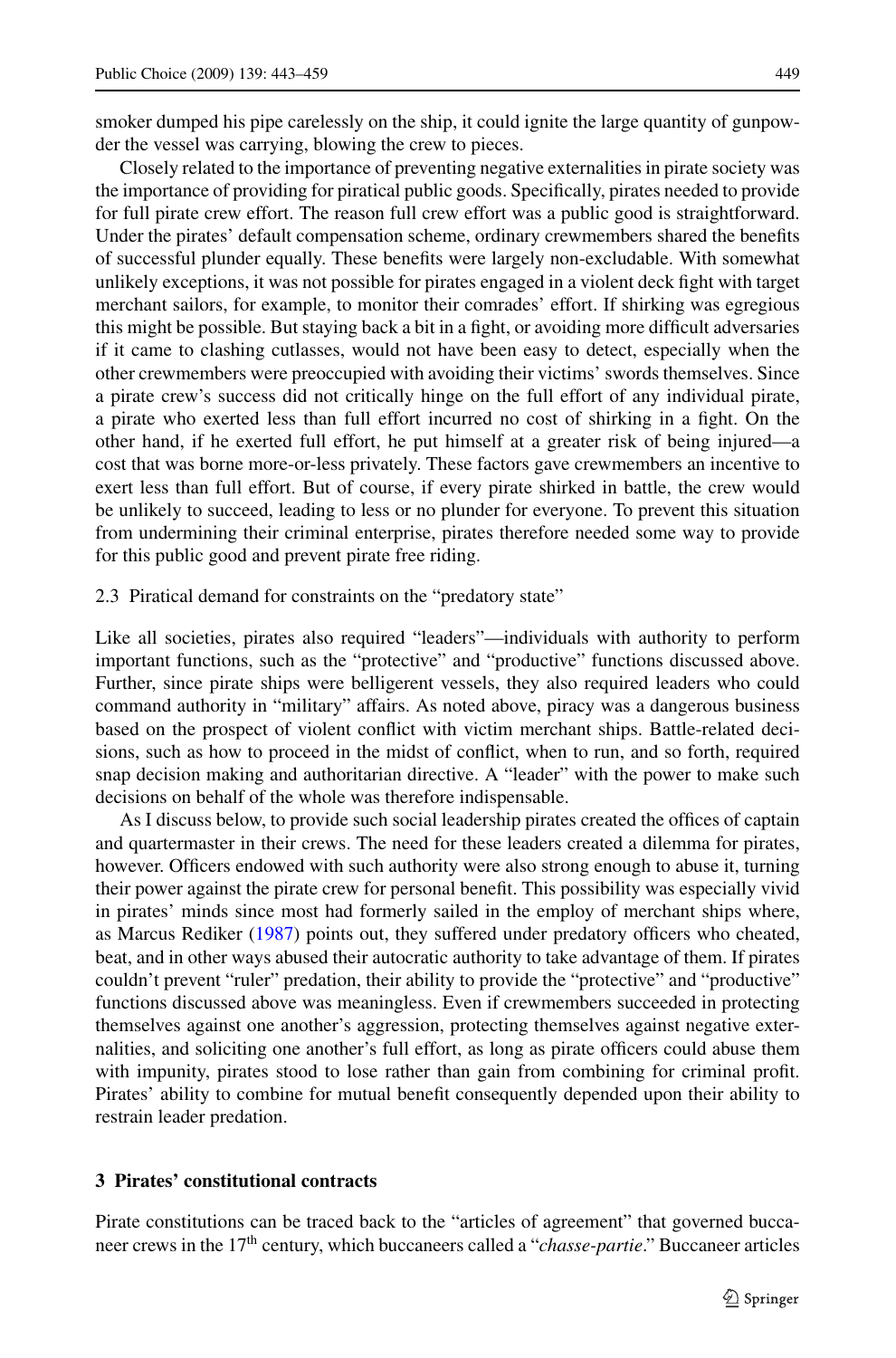focused primarily on how crewmembers would divide the proceeds of their marauding expeditions. However, these articles operated within a broader set of buccaneer meta-rules called the "Custom of the Coast," or the "Jamaica Discipline," which established democracy as a key form of social decision making, crewmembers carrying important decisions, such as where they would sail and in many cases who would lead them, by popular vote (see, Exquemelin  $1678:71-72$  $1678:71-72$ ).<sup>7</sup>

Eighteenth-century pirates who, unlike buccaneers, were total outlaws and therefore had the need for truly encompassing, self-made social order, extended the basic buccaneer framework to create full-blown social contracts, such as the one Bartholomew Roberts' crew created, recounted in Sect. [1](#page-0-0). Pirate social contracts received and required unanimous consent. When a pirating expedition was launched and thus a pirate society was "created," every pirate who joined signed the social contract. The same was true for newcomers who joined pirate companies already under way. As one observer put it, "When ever any enter on board of these Ships voluntarily, they are obliged to sign all their Articles of Agreement" (Downing [1737](#page-15-0): 107). Pirate captain Howell Davis' crew's articles, for instance, "were signed and sworn to by himself and the rest" (Johnson [1726–1728](#page-15-0): 1677–1678). In pirate captain Worley's crew, too, "they all signed Articles" (Johnson [1726–1728:](#page-15-0) 298). Similarly, when the pirates who sailed with Captain George Lowther decided to combine for their criminal purpose, "They one and all came into the Measures . . . Articles were drawn up, signed to and sworn upon the Bible" (Johnson [1726–1728:](#page-15-0) 307).

Notably, pirates' social contracts did not confront the problem of successive generations that never agreed to, but were nonetheless bound by, their predecessors' agreements, which David Hume ([1748](#page-15-0)) first highlighted in his essay "Of the Original Contract." The reason for this is straightforward: pirate constitutions expired when the crew that created and sailed under them retired its venture. Pirate constitutions therefore lasted only as long as the particular pirate societies that created them did. This could be anywhere between several weeks and several years, depending upon how long a crew remained together.<sup>8</sup> Some piratical social contracts contained provisions requiring signatories to remain with the company until each man had earned a predetermined sum (see, for instance, Sect. IX of pirate captain Bartholomew Roberts' crew's constitution presented in Sect. [1](#page-0-0)). But the duration of particular pirate crews was never so long that it permitted successive generations of pirates to come into existence, creating the problem Hume identified. Further, with what appears to be only three exceptions, no  $18<sup>th</sup>$ -century floating pirate society had women.<sup>9</sup> Thus, in any event, the

<sup>7</sup>Pirate articles also shared some important similarities with privateer articles. Since many pirates had previously served on privateers, these articles also surely influenced pirate constitutions. However, pirate and privateer articles were not identical. Leeson ([2007\)](#page-15-0) discusses some of the similarities and differences. More generally, pirate constitutions can be seen as examples of privately created law. For other examples of this, see Benson ([1989](#page-15-0)), Friedman ([1979\)](#page-15-0), and Leeson [\(2008c\)](#page-15-0). For a discussion of contemporary private constitutions—those of condominium homeowner associations—in the context of Buchanan and Tullock's theory, see Barzel and Sass ([1990\)](#page-15-0) and Sass ([1992\)](#page-16-0).

<sup>8</sup>There are several cases of severe disagreements, space constraints as a result of a growing crew, or other sources of potential conflict emerging while a particular crew was under sail, which led to crew 'splintering.' To prevent potential conflict from erupting into actual conflict in such cases the crew peacefully divided, some pirates staying with the original captain and ship, others going with a new captain in a prize ship to strike out on their own. In these cases the new crew created a new constitution for its particular pirates who now operated independently (Rediker [2004](#page-15-0): 81). Captain Roberts' crew created the articles recounted in Sect. [1](#page-0-0) after crewmember Walter Kennedy sailed away with several others and the crew's booty leading to the creation of a "new" crew.

 $9$ Though, numerous women inhabited the pirates' chief  $18<sup>th</sup>$ -century land base, the island of New Providence in the Bahamas.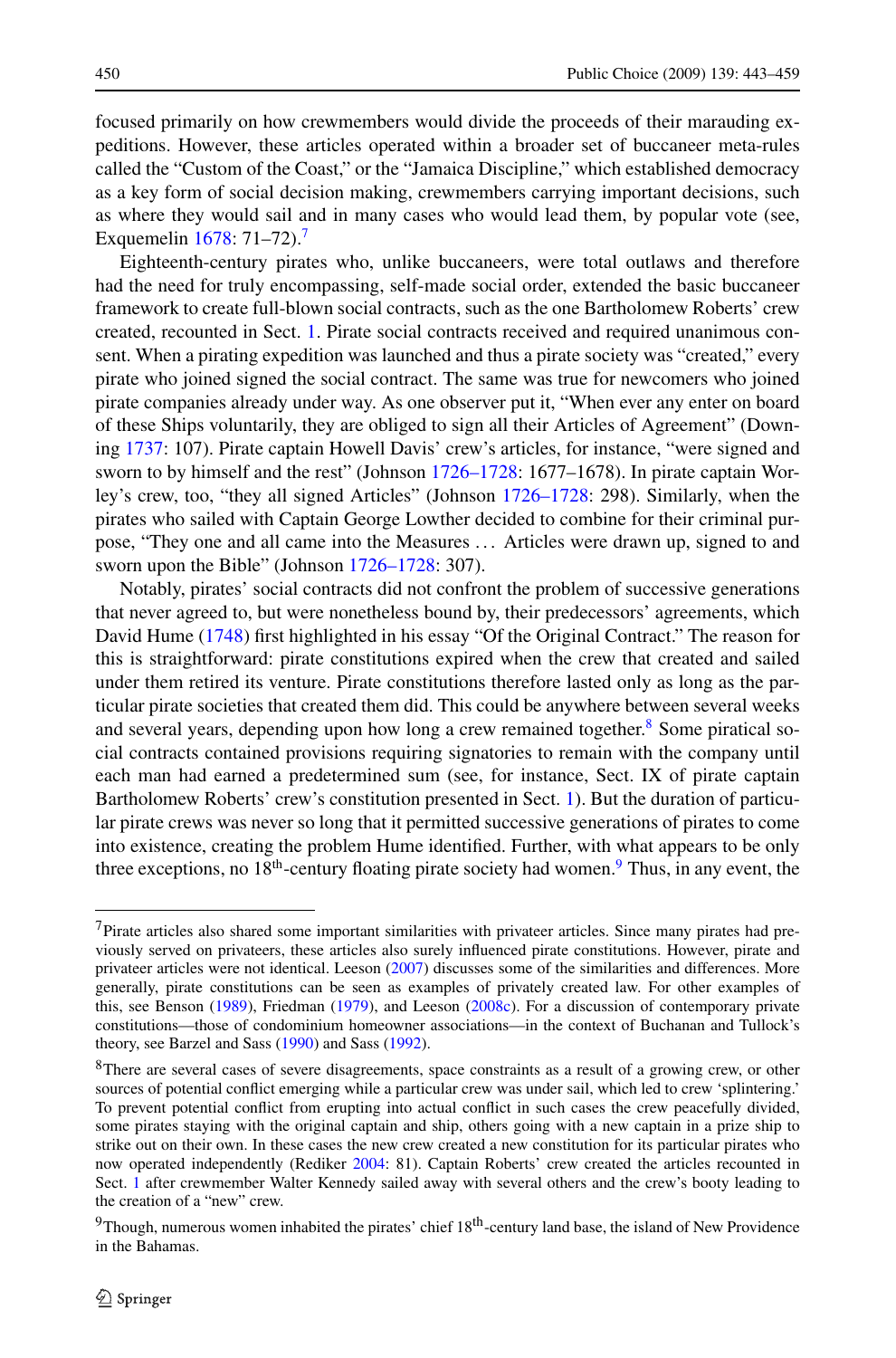prospect of successive generations coming into existence within a particular pirate crew was extremely slim.<sup>10</sup>

There is one potential obstacle for the claim that pirates consented to their constitutions unanimously, however. Some pirate crews conscripted sailors, especially the skilled variety, when they were at sea and lacked specialized labor inputs they required. The status of "forced men" on pirate ships varied. Some were compelled to sign the ship's articles. Others were not compelled to do so but could not enjoy the perquisites of social membership, such as voting rights, until they did (Rediker [2004:](#page-15-0) 79–81). As Leeson [\(2008a](#page-15-0), [2008b\)](#page-15-0) points out, pirate conscription was relatively rare since forced men tended to upset the social harmony pirates' private system of governance relied on and could be the undoing of a pirate company if they escaped or sabotaged their captors. But even the presence of conscripts in some pirate crews doesn't undermine the unanimity underlying many pirate constitutions at their inception. Pirates typically created their social contracts when they first launched pirating expeditions. At this initial stage, pirate crews consisted entirely of volunteers. Even for a pirate crew that had its start in mutiny at sea, sailors permitted their colleagues who did not desire to go a-pirating to depart, leaving a unanimously consenting pirate crew to undertake its criminal business. Thus, although some pirate crews eventually conscripted some sailors, initially, at least, pirate crews were typically composed of volunteers who consented unanimously to the constitutions that governed them.

### 3.1 Preventing pirate conflict: the piratical "disarmament contract"

Pirate constitutions functioned as "disarmament contracts" by prohibiting the two major sources of potential social conflict that pirates confronted, theft and violence. Sections II and VIII of the articles on Roberts' ship, for example, regulated theft and violence respectively (see articles recounted in Sect. [1\)](#page-0-0). Sections II and V of pirate captain Edward Low's company's articles did the same, barring men to "to Strike or Abuse one another in any regard" or from "Defrauding one another to the Value of a Ryal of Plate" and required that "If any Gold, Jewels, Silver, &c. be found on Board any Prize or Prizes to the value of a Piece of Eight . . . the finder" had to "deliver it to the Quarter Master in the space of 24 hours" lest he be considered guilty of stealing from the crew (*Boston News-Letter*, August 1–August 8, Tryals of thirty-six persons for piracy  $\dots$  [1723](#page-16-0)).<sup>11</sup> Similarly, Sects. III and V of the articles governing pirate captain John Phillips' *Revenge* declared it unlawful for "*any Man . . .* [to] *steal any Thing in the Company . . . to the Value of a Piece of Eight*" or to "*strike another whilst these Articles are in force*" (Johnson [1726–1728:](#page-15-0) 342–343).

To enforce the terms of the disarmament contract pirates agreed to, their constitutions created punishments for lawbreakers and provided means for enforcing these penalties. Such punishments included "keel-hauling," which involved dragging the insolent pirate underneath the ship across the barnacled and sharp hull, marooning, which involved leaving a

<sup>&</sup>lt;sup>10</sup>The most infamous co-ed pirate crew was captained by "Calico" Jack Rackam. One of the women who sailed in Rackam's crew was Rackam's lover, Anne Bonny. Allegedly, Rackam and Bonny conceived on the ship and Bonny gave birth in Cuba where she left the child. However, this child wasn't permitted among the pirates. Even if it had been, since authorities captured Rackam's pirates not long after Bonny gave birth, the intergeneration problem was moot.

<sup>&</sup>lt;sup>11</sup>Captain George Lowther's crew's articles, as reported by Johnson ([1726–1728:](#page-15-0) 307–308), are nearly identical to those the *Boston News-Letter* and the *Tryals of Thirty-Six Persons for Piracy* attribute to Edward Low's company. Since Lowther and Low sailed in consort for a time, it is possible, especially in light of the similarities between pirate crews' articles more generally, that the closeness results from this. Alternatively, Johnson, the *Boston News-Letter*, or the Tryals of thirty-six persons for piracy ... [\(1723](#page-16-0)) may have mistakenly attributed the articles to Low when they belonged to Lowther or vice versa.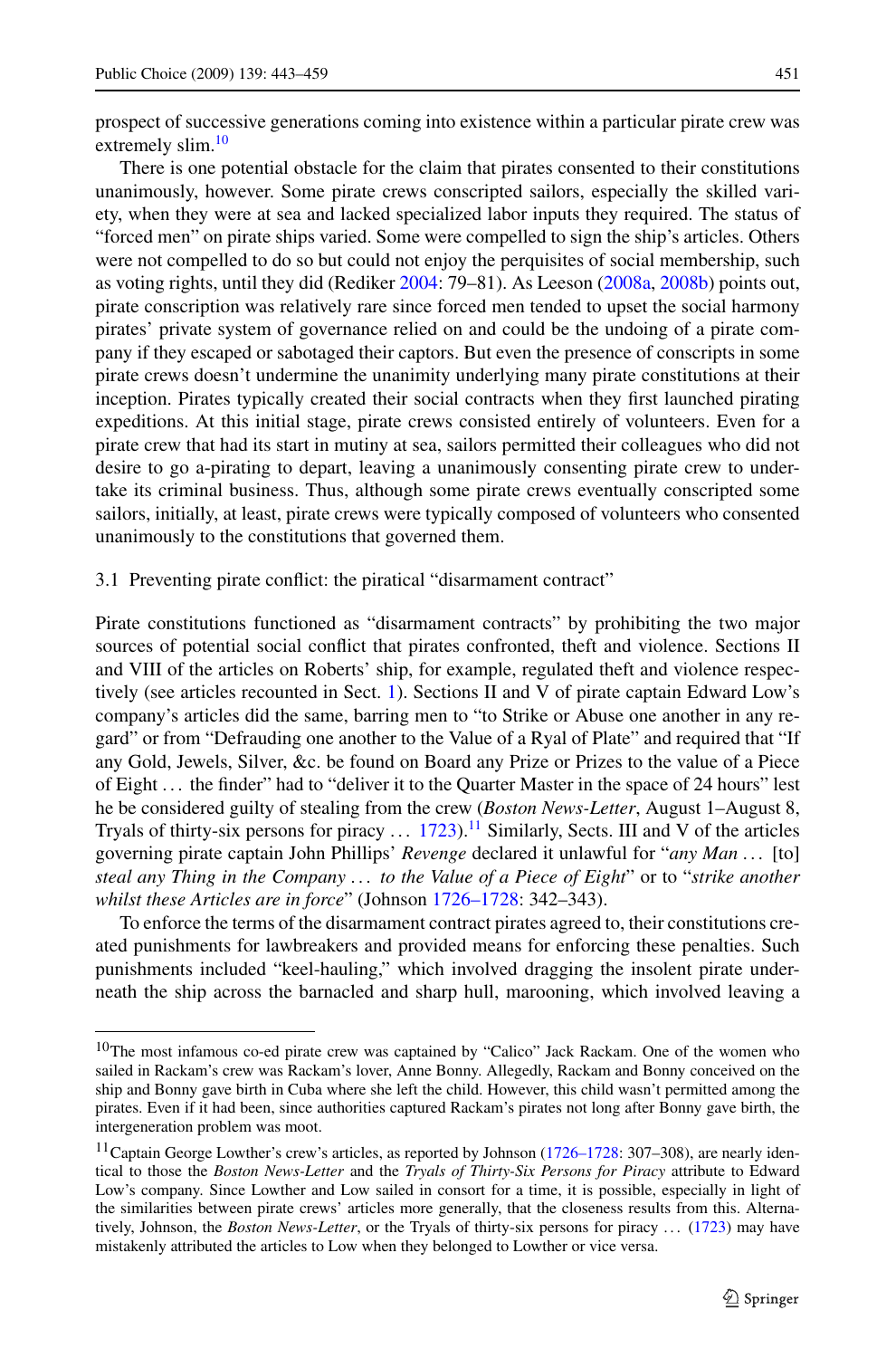lawbreaker on a deserted island, lashings and, for the most serious violations, death (see, for instance, A full and exact account, of the tryal of all the pyrates, lately taken by Captain Ogle . . . [1723](#page-15-0): 19, 48; Johnson [1726–1728:](#page-15-0) 211, 342–343).

Since pirates primarily created their articles as a body of meta-rules, their constitutions didn't fully specify punishments for rule violations. Nor were they intended to. Like all contracts, pirates' social contracts were costly to create. Enumerating every conceivable contingency and the appropriate social response would have been impossible, and the longer and more detailed the list of social rules pirates created, the higher the contracting cost pirates incurred. Thus their constitutions tended to be short and simple. To address issues their articles did not specify, sea dogs relied on a sort of "pirate council" that leveraged their democratic decision-making structure, which I discuss below: "[I]n Case any Doubt should arise concerning the Construction of these Laws, and it should remain a Dispute whether the Party had infringed them or no, a Jury was appointed to explain them, and bring in a Verdict upon the Case in Doubt" (Johnson [1726–1728:](#page-15-0) 213). Similarly, to deal with cases in which their constitutions did not specify the punishment for a particular infraction, pirate articles established a democratic mechanism for this purpose, stipulating that the wrongdoer "shall suffer what Punishment the Captain and Majority of the Company shall think fit" (*Boston News-Letter*, August 1–August 8, 1723). For more severe infractions crewmembers also often voted on punishments, "all the Pyrates Affairs being carried by that" (A full and exact account, of the tryal of all the pyrates, lately taken by Captain Ogle . . . [1723:](#page-15-0) 27). As Richard Hawkins observed among his pirate captors, for instance, "If any one commits an Offence, he is try'd by the whole Company" (*British Journal*, August 22, 1724).

Although pirates relied on democratic decision making to adjudicate rules, resolve conflicts, and define punishments in exceptional cases, such as when their articles were unclear on these matters, their regular method of adjudicating disputes and enforcing punishments was to delegate these duties to an officer they specifically created and designated for this purpose, their democratically elected quartermasters. The quartermaster "act[ed] as a Sort of civil Magistrate on board a Pirate Ship" who mediated crewmember conflicts (Johnson [1726–1728](#page-15-0): 213). When his mediation failed the quartermaster refereed a duel between the parties that took place on land so as not to destroy the ship. "The Quarter-Master of the Ship, when the Parties will not come to any Reconciliation, accompanies them on Shore with what Assistance he thinks proper, and turns the Disputants Back to Back, at so many paces Distance: At the Word of Command, they turn and fire immediately . . . If both miss, they come to their Cutlashes, and then he is declared Victor who draws the first blood" (Johnson [1726–1728:](#page-15-0) 212; see also, 339).

Though far from perfect, pirate articles worked well in preventing internal conflict and creating order aboard pirate ships. Blackbeard famously wrecked the *Queen Anne's Revenge* and deserted part of its crew to increase the shareout for him and his favorite crewmembers. But cases such as this seem to have been exceptions to the pirates' tendency to obey their rules and remain honest in their dealings with their fellow rogues. As the editor of the 1699 edition of Exquemelin's pirate memoir described buccaneer society, for instance, "*it is very remarkable, that in such a lawless Body as these Bucaniers seemed to be, in respect to all others; that yet there should be such an Oeconomy (if I may say so) kept and regularity practiced among themselves, so that every one seemed to have his property as much secured, as if he had been a member of the most Civilized Community in the World*" (Exquemelin  $1699$ : Anonymous Editor's Preface). An  $18<sup>th</sup>$ -century commentator was even more impressed with the effectiveness of pirate constitutions in this regard. Their social contract, he argued, "which kept Peace amongst one another, and under the Title of Articles, has produced a System of Government, which I think, (considering what the Persons were who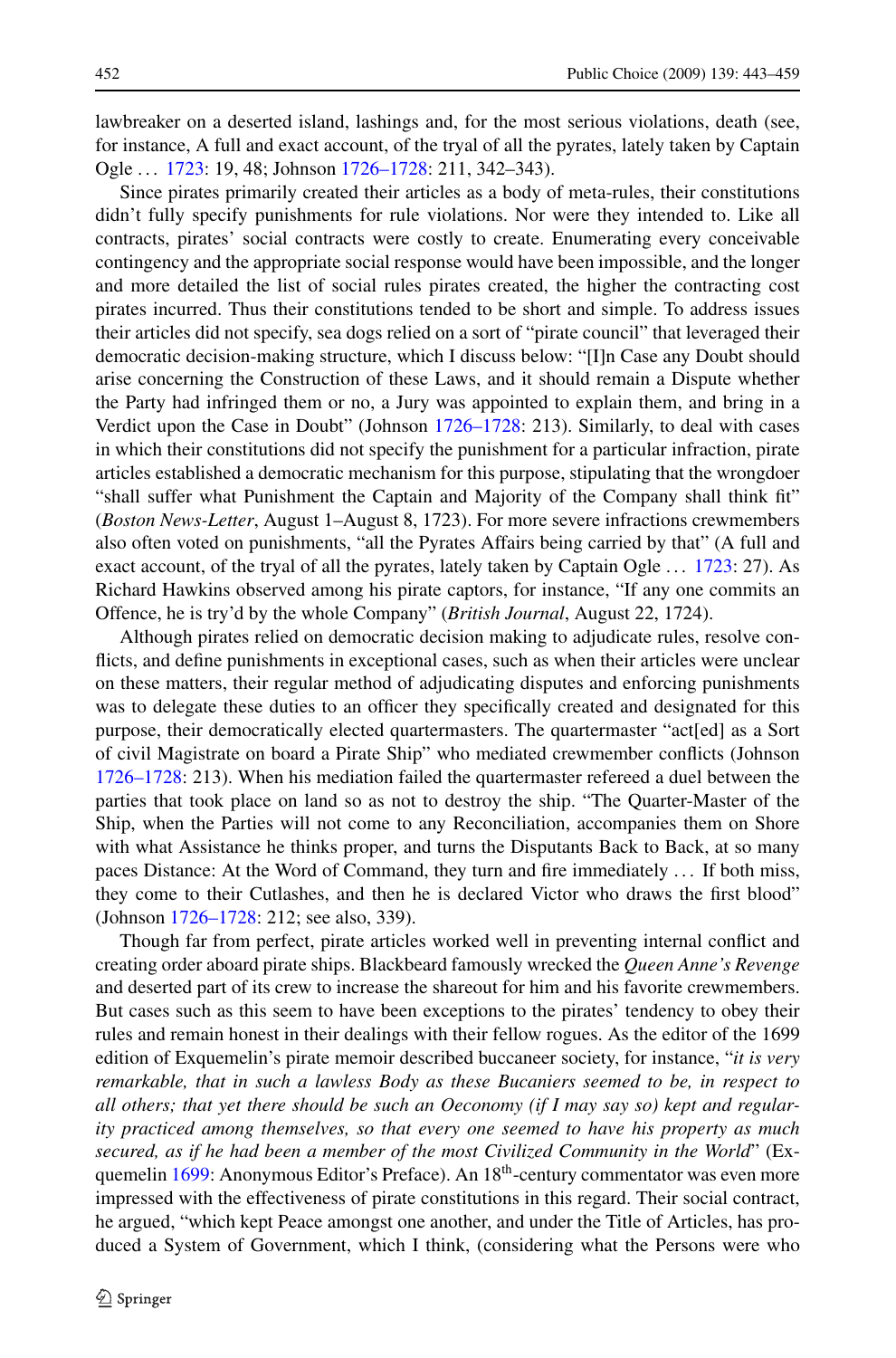fram'd it) as excellent for Policy as any Thing in *Plato*'s Commonwealth" (*Weekly Journal*, May 23, 1724).

### 3.2 Regulating negative externalities and providing piratical public goods

The second feature pirates' social contracts required to facilitate cooperation was an ability to prevent negative externalities and provide public goods. Pirates' constitutions achieved the former by establishing rules that carefully regulated activities likely to generate harmful spillovers that would inhibit the greater crew's ability to cooperate, such as negligence in caring for their arms. As Captain Phillips' articles read, for instance, "*That Man that shall not keep his Arms clean, fit for an Engagement, or neglect his Business, shall be cut off from his Share*" (Johnson [1726–1728:](#page-15-0) 342–343). Roberts' articles, recounted above, also restricted drinking, gambling, and other activities that tended to erupt into inter-crew con-flict if left unregulated (Johnson [1726–1728:](#page-15-0) 211). Some articles also regulated smoking to ensure the crew's safety (Johnson [1726–1728:](#page-15-0) 342–343).

Pirates' social contracts provided for public goods—specifically, the need to solicit full effort from crewmembers—by creating an early form of social insurance. This social insurance reduced the private cost individual pirates incurred by putting themselves at risk when they exerted full effort. Pirate articles specified that before the proceeds of successful plunder were divided according to the pay scale established in the piratical social contract, a certain sum would come out of the common purse to provide for those injured in the line of duty. As Article IX of Captain Roberts' crew's constitution read, for instance: "*If . . . any Man should lose a Limb, or become a Cripple in their Service, he was to have 800 Dollars, out of the public Stock, and for lesser Hurts, proportionately*" (Johnson [1726–1728](#page-15-0): 211– 212). Different limbs were worth different amounts, reflecting the different values pirates attributed to these appendages, most likely in work-related purposes. The buccaneer's articles were the most detailed in this regard. According to the articles Exquemelin described, "the wounded, [and those] who might have lost a limb or suffered injuries" were "compensated as follows: for the loss of a right arm, 600 pieces of eight or six slaves; for a left arm 500 pieces of eight or five slaves. The loss of a right leg also brought 500 pieces of eight or five slaves in compensation; a left leg 400 or four slaves; an eye, 100 or one slave, and the same award was made for the loss of a finger. If a man lost the use of an arm, he would get as much as if it had been cut off, and a severe internal injury which meant the victim had to have a pipe inserted in his body would receive 500 pieces of eight or five slaves in recompense" [\(1678](#page-15-0): 71). In at least some pirate crews, disability insurance payments appear to have continued indefinitely. As one ship's articles read, for instance, "*He that shall have the Misfortune to lose a Limb, in Time of Engagement, shall have the Sum of one hundred and fifty Pounds Sterling, and remain with the Company as long as he shall think fit*," presumably drawing continual disability support from the crew's "public Stock" (Johnson [1726–1728:](#page-15-0) 308).

To further encourage full effort, pirates' social contracts contained incentive provisions that paid bonuses to crewmembers who displayed exceptional courage, were the first to spot potential targets, and so forth, out of the common purse. According to Sect. VIII of pirate captain Ned Low's articles, for instance, "He that sees a sail first, shall have the best Pistol or Small Arm aboard of her" (*Boston News-Letter*, August 1–August 8 1723; A full and exact account, of the tryal of all the pyrates, lately taken by Captain Ogle ... [1723](#page-15-0): 66). These bonuses helped align the private and social benefit of individuals' full effort, which in turn reduced pirates' disincentive to free ride, improving social cooperation.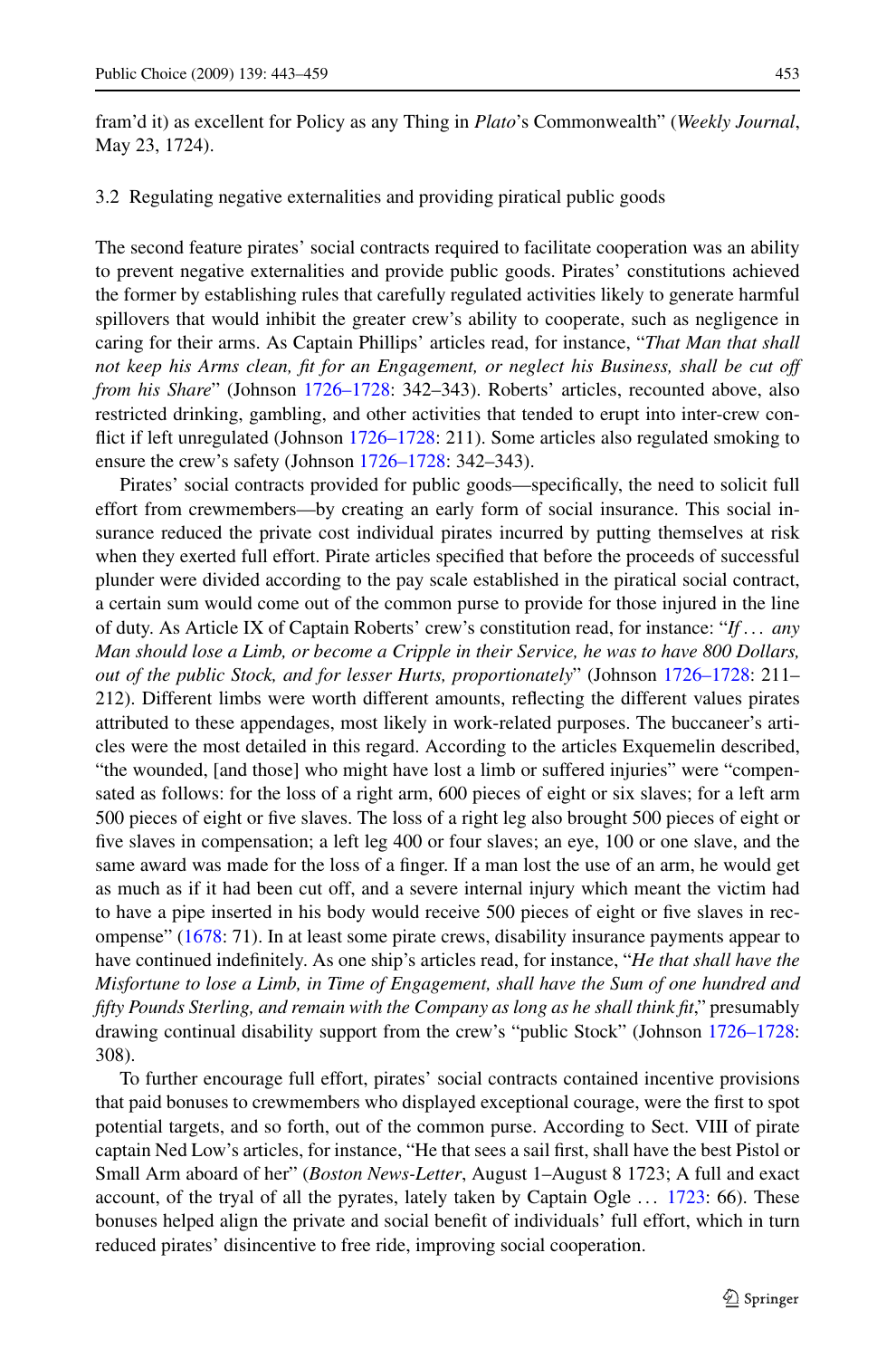#### 3.3 Preventing officer predation

The final feature pirates' social contracts needed to satisfy to enhance cooperation was to prevent the pirate leaders referred to above—captains and quartermasters—who crewmembers established to facilitate the other two major functions of pirate governance, from abusing their authority. The first step pirates took to achieve this was explicitly providing for democratic decision making in their constitutions: "*Every Man has a Vote in the Affairs of Moment*." It's particularly in this sense that pirate articles were truly pirate *constitutions*. They not only established the rules governing pirate ships. They also established "rules about the rules"—i.e., the decision-making criteria for the selection of laws and leadership. Pirate articles were more than a simple list of social regulations. They governed how these regulations and the officers of their administration could be selected.

By placing the power to install and remove pirate captains from authority in the crew's hands, pirates' constitutional democracy created an important check on captain misconduct. Pirate democracy operated on the basis of one pirate, one vote, "The Rank of Captain being obtained by the Suffrage of the Majority" (Johnson  $1726-1728$ : 214).<sup>12</sup> As Captain Johnson noted, "it was not of any great Signification who was dignify'd with [this] Title; for really and in Truth, all good Governments had (like theirs) the supream Power lodged with the Community, who might doubtless depute and revoke as suited Interest or Humour" ([1726–1728:](#page-15-0) 194). Pirates liberally exercised their constitutionally created right to democratically "revoke" power from their captains, "as suited Interest of Humour," and elect new ones to replace them. Crewmembers deposed captains for any behaviors they thought were not in their best interest (see, for instance, The trials of eight persons indited for piracy &c ... [1718](#page-16-0): 23; Johnson [1726–1728](#page-15-0): 139, 214; Information of Richard Moore, HCA 1/55, fol. 96, 1724; Snelgrave [1734\[1971\]:](#page-16-0) 198; *Boston News-Letter*, February 4–February 11, 1725). The result was a lively democracy to say the least. One crew went through 13 captains in the space of a single voyage (An account of the conduct and proceedings of the late John Gow ... [1725:](#page-15-0) xi-xii). The threat of popular removal therefore was highly credible, creating a powerful incentive for pirate captains to use their power to serve their "constituents"' interests rather than using this power to self-deal (Leeson [2007\)](#page-15-0).

In addition to creating democratic controls, pirates' social contracts also instituted a separation of powers to prevent captain predation, "so very industrious were they to avoid putting too much Power into the hands of one Man," as one pirate put it (Hayward [1735:](#page-15-0) 42). This separation of powers looked and operated just like the "division" and "arrangement" of "several offices," "each" acting as "a check on the other" that American constitutional architect James Madison described in Federalist No. 51—but more than half a century before he described it (Hamilton et al. [1961](#page-15-0): 322).

To check the captain's power, pirates created the office of the quartermaster, discussed above. Under this division of authority captains exercised command during conflict; but in day-to-day operations, quartermasters wielded control over most important activities. Pirates democratically elected their quartermasters and delegated them authority to oversee the distribution of provisions, watch over the loot and distribute each man his share, administer punishments, and adjudicate crewmember disputes, as discussed above (Johnson

 $12$ Captain Francis Spriggs, given two votes by his crew, is the only exception I can find to the "one pirate, one vote" rule. Even here, however, as one released prisoner described it, Spriggs was still "over-power'd by Votes" from the remaining crew. See *British Journal*, August 22, 1724. The only members of the pirate crew who might not be allowed to vote were boys and forced men. See The arraignment, tryal, and condemnation, of Capt. John Quelch ...  $(1704: 18)$  $(1704: 18)$ ; The trials of eight persons indited for piracy &c ...  $(1718: 24)$  $(1718: 24)$ . Remarkably for the time, free black pirates could vote (see, Leeson [2008b\)](#page-15-0).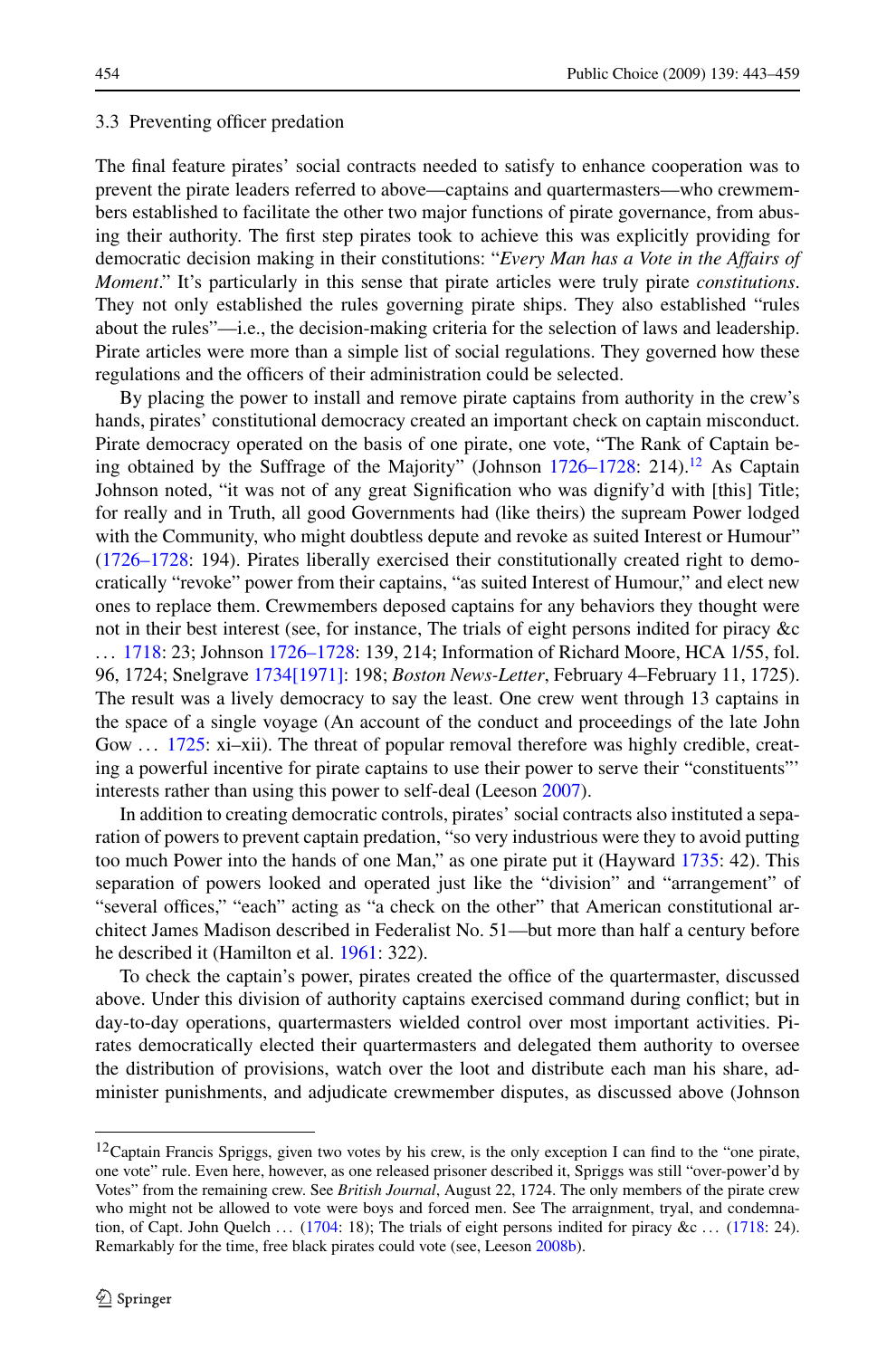[1726–1728](#page-15-0): 213). Thus, at the trial of pirate captain Stede Bonnet, for instance, Ignatius Pell, Bonnet's boatswain, testified that the captain "went by that Name; but the Quarter-Master had more Power than he" (The tryals of Major Stede Bonnet, and other pirates ... [1719:](#page-16-0) 38; see also, Snelgrave [1734\[1971\]:](#page-16-0) 199–200; *British Journal*, August 22, 1724; Johnson [1726–1728](#page-15-0): 423). Although captains earned larger shares than quartermasters, quartermasters were in many ways the more powerful officers.

According to James Madison, for democratic checks and balances to have their strongest effect, "Ambition must be made to counteract ambition" (Hamilton et al. [1961](#page-15-0): 322). Quartermasters, who frequently were frontrunners to succeed their captains in this office if a crew democratically deposed its captain from command, achieved precisely this. After pirate captain Charles Vane's crew removed him from command, for instance, it elected its quartermaster to captain in his place (The tryals of Captain Jack Rackam, and other pi-rates . . . [1721;](#page-16-0) see also, Johnson [1726–1728:](#page-15-0) 479). Quartermasters' resolve to truly act as "Trustee for the Whole," as Johnson described their position, was undoubtedly strengthened by the fact that serving their crews' interest was the surest way to be elected to the office of captain ([1726–1728](#page-15-0): 213). In turn, this strengthened captains' resolve—if they wanted to remain captains anyway—to do the same. Further improving quartermasters' commitment to serve their crews' interest were pirate constitutions, which circumscribed how they could use their authority by making rules about how booty could be divided, lawbreakers could be punished, and so on, explicit (Leeson [2007](#page-15-0)). Quartermasters who abused their authority not only had little chance of being elected captains. They were popularly removed from their existing positions of power by disgruntled crews. For instance, when pirate captain John Gow's second in command, James Williams, grew violent and unruly, his crew "loaded him with Irons" and "resolved to put him on Board" a captured vessel "with Directions to the Master to deliver him on Board the first English Man of War they should meet with, in order to his being hang'd" (An account of the conduct and proceedings of the late John Gow . . . [1725:](#page-15-0) 23).

#### **4 The unanimity rule and the cost of pirate decision making**

Central to *The Calculus of Consent*'s analysis of social contract formation is the balancing of what Buchanan and Tullock [\(1962](#page-15-0)) call "decision-making costs" and "external costs." Decision-making costs are the transaction costs society's members incur in coming to agreement on social decisions. They depend critically on the kind of social decision-making rule that is used. Since more inclusive social decision-making rules require the agreement of more people, decision-making costs rise the more inclusive the social decision-making machinery becomes. Dictatorship, which isn't inclusive at all, lies at one end of the decisionmaking cost spectrum; it minimizes decision-making costs. Unanimity, which is totally inclusive, lies at the other end of the decision-making cost spectrum; it maximizes decisionmaking costs.

External costs are the costs borne by the members of society who disapprove of a social decision that is ultimately undertaken. As for decision-making costs, the key factor that influences the size of external costs is the kind of social decision-making rule that is used. The more inclusive the social decision-making rule, the lower the external costs, and vice versa. Unanimity thus minimizes the external costs of social decision making; dictatorship maximizes the external costs of social decision making.

Buchanan and Tullock ([1962\)](#page-15-0) call the sum of decision-making and external costs the "total interdependence costs" of social decision making. The most efficient social rule-making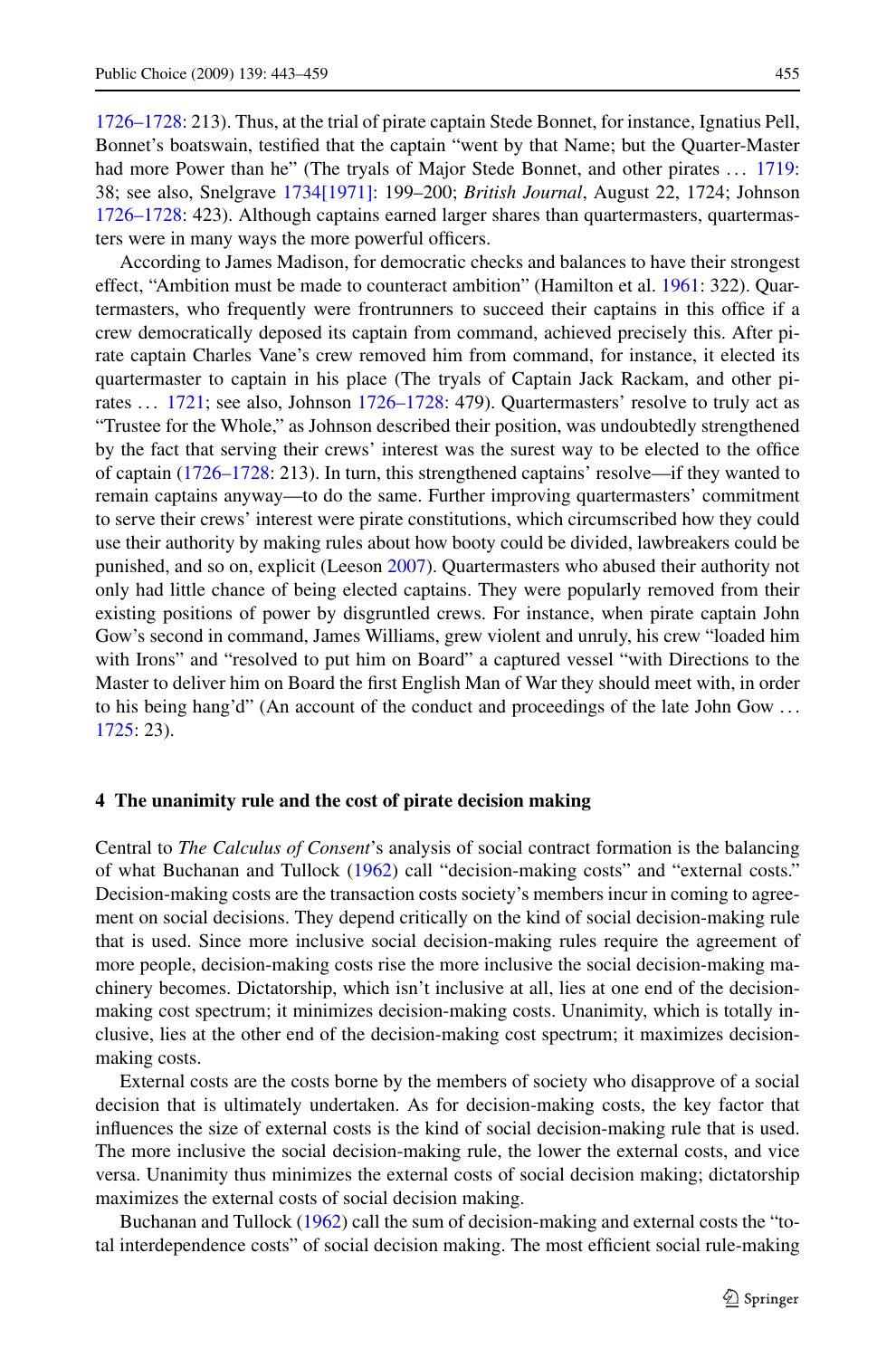machinery is that which minimizes total interdependence costs. It's easy to see the difficulty involved here, however. Since decision-making costs and external costs are inversely related, any movement toward or away from a more inclusive social decision-making machinery has an offsetting effect on total interdependence costs. Reducing decision-making costs entails increasing external costs and vice versa. The optimal decision making rule is found by balancing decision-making costs and external costs at the margin. The efficient social decision-making machinery in a particular case therefore depends on how severe the increase in one kind of cost will be by reducing the other, which in turn depends upon the relative importance of the social decision under consideration.

If the decision being contemplated is one of great importance to most members of society, such as which individuals will have the right to have a say in who their political leaders will be, a decision-making rule closer to unanimity will be efficient. For such a decision the external costs for those who disapprove of the decision are very large. As Buchanan and Tullock ([1962\)](#page-15-0) point out, in this case it's worth bearing higher decision-making costs to prevent even more significant external costs.<sup>13</sup> For very important decisions, since even a small movement away from more inclusive social decision-making machinery increases external costs by more than it decreases decision-making costs, society minimizes total independence costs by relying on a more inclusive social decision-making rule. This situation contrasts with that in which the decision being contemplated is relatively unimportant to most members of society, such as the kind of paper the social rules will be written on, and thus external costs under almost any social decision-making rule are extremely low. For these kinds of decisions, since movements away from more inclusive social decision-making machinery reduce decision-making costs by more than they increase external costs, a less inclusive social decision-making rule is efficient.

The calculus of pirates' social decision-making machinery was guided by precisely the balancing of decision-making versus external cost considerations that Buchanan and Tullock identify in *The Calculus of Consent*. Indeed, pirates' social decision-making rules at each level of social decision making correspond to those rules Buchanan and Tullock's analysis suggests is efficient at these levels. First, as discussed above, pirate social contracts—their constitutions—required unanimous consent. This, of course, corresponds with Buchanan and Tullock's argument that the preeminent importance of "rules about the rules" for individuals' welfare dictates unanimity as the efficient decision-making rule at this meta-level of social decision making. Since pirate articles set up the entire system of rules a consenting pirate would be required to live by for the remainder of his service as a crewmember—from laws against theft, to division of booty, to workers' compensation coverage—the cost a pirate incurred if he disapproved of these rules but had to suffer under them nevertheless, i.e., the external cost of anything other than unanimity, was extremely large.

Second, at the post-constitutional social decision-making level—social decision making over "rules within the rules"—pirates relied on a simple majority decision-making rule. Pirate constitutions provided for majority rule, for example, for electing captains and quartermasters. Here, simple majority, rather than unanimity, was efficient because the choice of captain and quartermaster, while very important, was not as important as the general overarching system of rules a pirate and his ship's officers had to live by. Since external costs were relatively lower in the case of deciding who would be captain or quartermaster, it made sense to accept some additional external costs in order to reduce decision-making costs. Thus, consistent with the prediction of Buchanan and Tullock's analysis, unlike their

 $13$ For a critical analysis of the efficiency of Buchanan and Tullock's unanimity principle, see Rae [\(1975](#page-15-0)).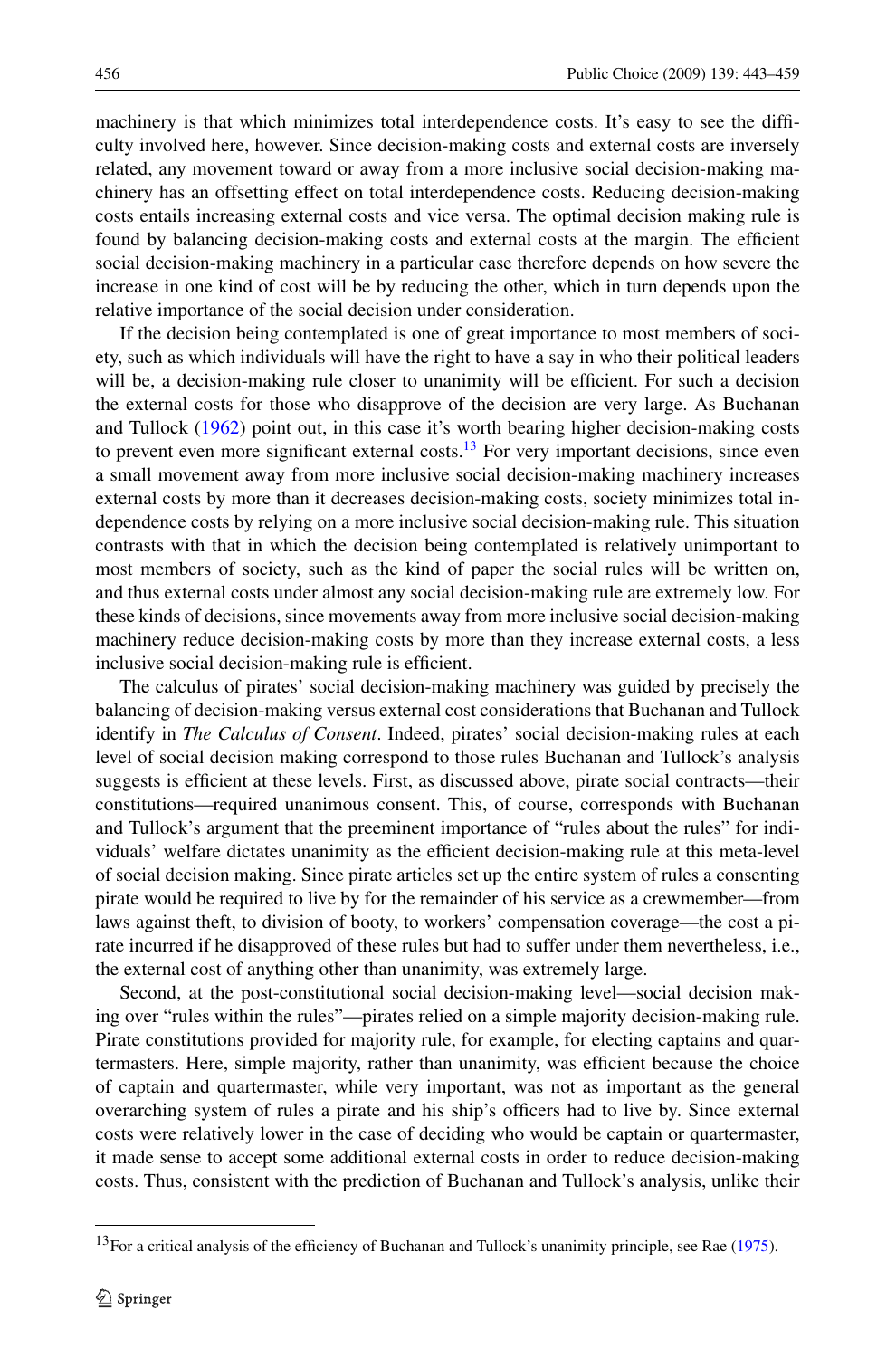constitutions, pirates selected their leaders by simple majority. In short, the same balancing of decision-making versus external costs *The Calculus of Consent* identifies as a critical variable influencing the social decision-making machinery individuals will consent to for governance determined pirates' decision-making machinery in establishing their social contracts.

### **5 Concluding rem-***arrgh***-ks**

My analysis of the calculus of piratical consent leads to several conclusions. First, the myth of social contract is a myth. Early  $18<sup>th</sup>$ -century pirates existed in a state of nature and many entered into written agreements unanimously with the express purpose of creating political authority to pull themselves out of this state of nature and facilitate social cooperation. In this sense, these pirates' political system is the "holy grail" of social contract theory. Sea bandits' social order demonstrates that the social contract theory of government can be more than a mere theory. At least in the case of many pirates, this theory is also an accurate description of how society formed political authority to emerge from the state of nature and facilitate social cooperation.

Second, pirates created a system of constitutional democracy founded in an explicit social contract for precisely the reasons Buchanan and Tullock [\(1962](#page-15-0)) identified in the contractarian theory of government they described in *The Calculus of Consent* and with the same effect. Despite their criminality, or perhaps because of it, pirates' demand for "protective state" functions, "productive state" functions, and the need to prevent rulers endowed with the authority to perform these functions from using it to prey on society was as pronounced as it is for the members of any other society.

The calculus of piratical consent reflected the same balancing of decision-making and external costs central to the social contract theory in *The Calculus of Consent*. At the highest level of rule making—the constitutional level—pirates relied on an efficient unanimity rule, as the external costs of less than unanimity outweighed the additional decision-making costs of requiring each pirate's agreement. At the post-constitutional level, pirates relied on a simple majority decision-making rule that reflected the disproportionately greater decisionmaking costs of achieving unanimity relative to external costs of less than unanimity. This simply majority rule was also efficient, as it minimized the total interdependence costs of social decision making for post-constitutional decisions.

Finally, and perhaps most important, pirates' genuine social contracts worked—and by some contemporary accounts, worked better than the "conceptual" or "tacit" social contracts that underlie "legitimate" governments. As one 18<sup>th</sup>-century writer described this success, pirates' "Government, like all others, is founded upon Covenant, it was Mens agreeing to be governed according to their particular Judgements, and particular Appetites, that first set up Commonwealths, and they consented for the Benefits of Society, that any Man who injured another should suffer such and such a Penalty: Now the Inconveniencies which have happened in most Commonwealths are, that those appointed to preside, have found Means of grasping greater Power than was designed them, and of screening themselves from the Punishment due to their Crimes, by this first Covenant." "But," he continued, "I find the Constitution of the Pyrates is executed according to its primitive Intent." According to this pirate contemporary at least, had the effectiveness of pirates' social contract "been so in all other Commonwealths, we should not have known what was meant by arbitrary Power" (*Weekly Journal*, May 23, 1724).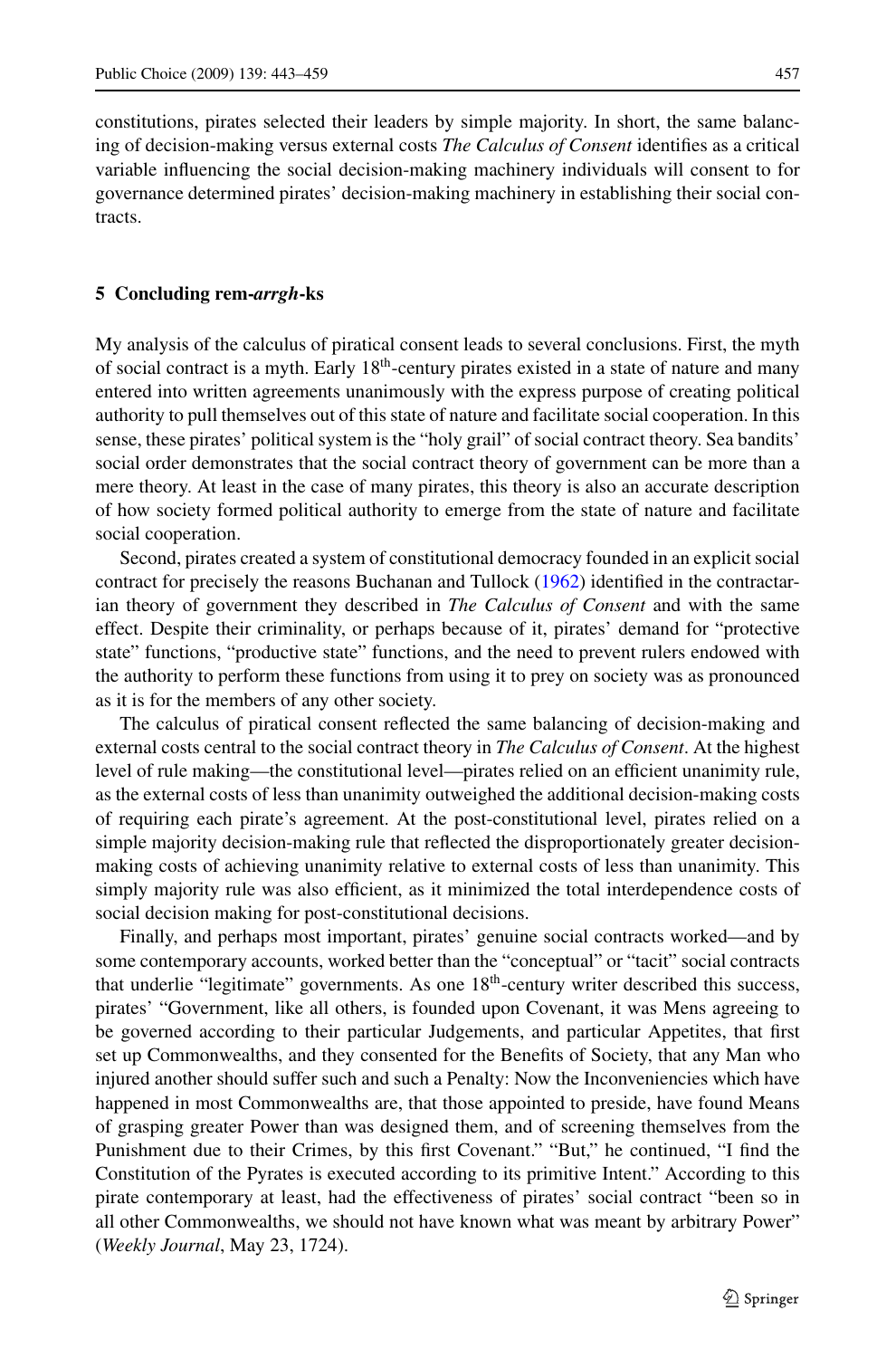#### <span id="page-15-0"></span>**References**

- *A full and exact account, of the tryal of all the pirates, lately taken by Captain Ogle . . .* (1723[2007]). London: J. Roberts. In J. H. Baer (Ed.), *British piracy in the golden age: history and interpretation, 1660–1730*, Vol. 3. London: Pickering and Chatto.
- *An account of the conduct and proceedings of the late John Gow . . .* (1725[1970]). New York: Burt Franklin.

Baer, J. H. (2007). *British piracy in the golden age: history and interpretation, 1660–1730*. London: Pickering and Chatto.

- Barzel, Y., & Sass, T. R. (1990). The allocation of resources by voting. *Quarterly Journal of Economics*, *105*(3), 745–771.
- Benson, B. L. (1989). The spontaneous evolution of commercial law. *Southern Economic Journal*, *55*(3), 644–661.
- Block, W, & DiLorenzo, T. J. (2000). Is voluntary government possible? A critique of constitutional economics. *Journal of Institutional and Theoretical Economics*, *156*(4), 567–582.
- Buchanan, J. M. (1975). *The limits of liberty: between anarchy and leviathan*. Chicago: University of Chicago Press.
- Buchanan, J. M., & Tullock, G. (1962). *The calculus of consent: logical foundations of constitutional democracy*. Ann Arbor: University of Michigan Press.
- Cordingly, D. (2006). *Under the black flag: the romance and the reality of life among the pirates*. New York: Random House.
- Downing, C. (1737). *A compendious history of the Indian wars*. London: Printed for T. Cooper.

Durkheim, E. (1933). *The division of labour in society*. New York: MacMillan.

- Exquemelin, A. O. (1678[2000]). *The buccaneers of America*. Mineola: Dover. A. Brown. (Trans.)
- Exquemelin, A. O. (1699[2007]). *The history of the bucaniers of America . . . now collected into one volume* (5th edn.). London: Tho. Newborough. In J. H. Baer (Ed.), *British piracy in the golden age: history and interpretation, 1660–1730*, Vol. 3. London: Pickering and Chatto.
- Friedman, D. (1979). Private creation and enforcement of law: a historical case. *Journal of Legal Studies*, *8*(2), 399–415.
- Furbank, P. N., & Owens, W. R. (1988). *The canonisation of Daniel Defoe*. New Haven: Yale University Press.
- Hamilton, A., Madison, J., & Jay, J. (1961). In C. Rossiter (Ed.), *The federalist papers*. Clinton, New York: Menton.
- Hayward, A. L. (Ed.). (1735[1874]). *Lives of the most remarkable criminals . . .* , Vol. 1. London: Reeves and Turner.
- Heckathorn, D. D., & Maser, S. M. (1987). Bargaining and constitutional contracts. *American Journal of Political Science*, *31*(1), 142–168.
- Hobbes, T. (1651). *Leviathan*. London: Printed for Andrew Chooke.
- Hume, D. (1748). *Essays, moral and political*. London: Printed for A. Millar.
- Johnson, C. (1726–1728[1999]). In M. Schonhorn (Ed.), *A general history of the pirates, from their first rise and settlement in the Island of Providence, to the present time . . .* . New York: Dover.
- Konstam, A. (2007). *Scourge of the seas: buccaneers, pirates, and privateers*. New York: Osprey.
- Leeson, P. T. (2007). An-*arrgh*-chy: the law and economics of pirate organization. *Journal of Political Economy*, *115*(6), 1049–1094.
- Leeson, P. T. (2008a). Pi*rational* choice: the economics of infamous pirate practices. Mimeo.
- Leeson, P. T. (2008b, forthcoming). The invisible hook: the law and economics of pirate tolerance. *New York University Journal of Law and Liberty*.
- Leeson, P. T. (2008c, forthcoming). The laws of lawlessness. *Journal of Legal Studies*.
- Leeson, P. T. (2009). *The invisible hook: the hidden economics of pirates*. Princeton: Princeton University Press.
- Locke, J. (1690). *Two treatises of government*. London: Printed for Awnsham Churchill.
- McGuire, M. C., & Olson, M. Jr. (1996). The economics of autocracy and majority rule: the invisible hand and the use of force. *Journal of Economic Literature*, *34*(1), 72–96.
- Rae, D. W. (1975). The limits of consensual decision. *American Political Science Review*, *69*(4), 1270–1294.
- Rawls, J. (1971). *A theory of justice*. Cambridge: Belknap Press of Harvard University Press.
- Rediker, M. (1987). *Between the devil and the deep blue sea: merchant seamen, pirates, and the Anglo-American maritime world, 1700–1750*. Cambridge: Cambridge University Press.
- Rediker, M. (2004). *Villains of all nations: atlantic pirates in the golden age*. Boston: Beacon.
- Riker, W. H., & Sened, I. (1991). A political theory of the origin of property rights: airport slots. *American Journal of Political Science*, *35*(4), 91–969.
- Rogozinski, J. (2000). *Honor among thieves: Captain Kidd, Henry Every, and the pirate democracy in the Indian Ocean*. Mechanicsburg: Stackpole Books.